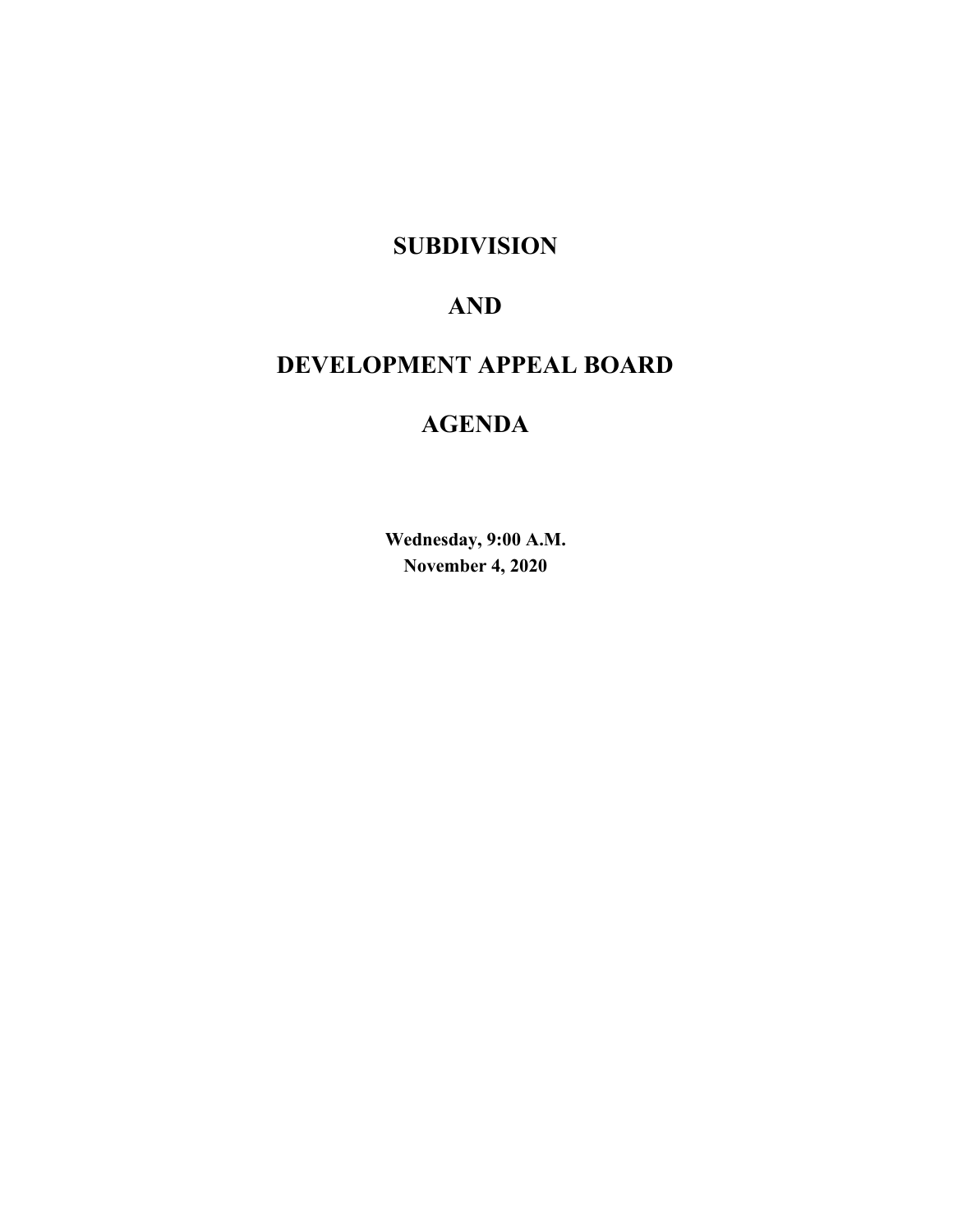## I 9:00 A.M. SDAB-D-20-150 To erect a fence at 1.85 metres in Height in the Front Yard abutting 134 Avenue NW 11108 - 134 Avenue NW Project No.: 365199074-002 ----------------------------- II 10:30 A.M. SDAB-D-20-151 To construct an Accessory building (detached Garage, 9.15 metres by 7.31 metres) and to demolish an Accessory building (detached Garage) 13804 - 101 Avenue NW Project No.: 369741605-002 III 1:30 P.M.. SDAB-D-20-152 **WITHDRAWN** To install a Freestanding On-premises Sign (St. Brendan School)

#### **SUBDIVISION AND DEVELOPMENT APPEAL BOARD**

- 9260 58 Street NW Project No.: 362987740-001
	- **NOTE:** *Unless otherwise stated, all references to "Section numbers" in this Agenda refer to the authority under the Edmonton Zoning Bylaw 12800.*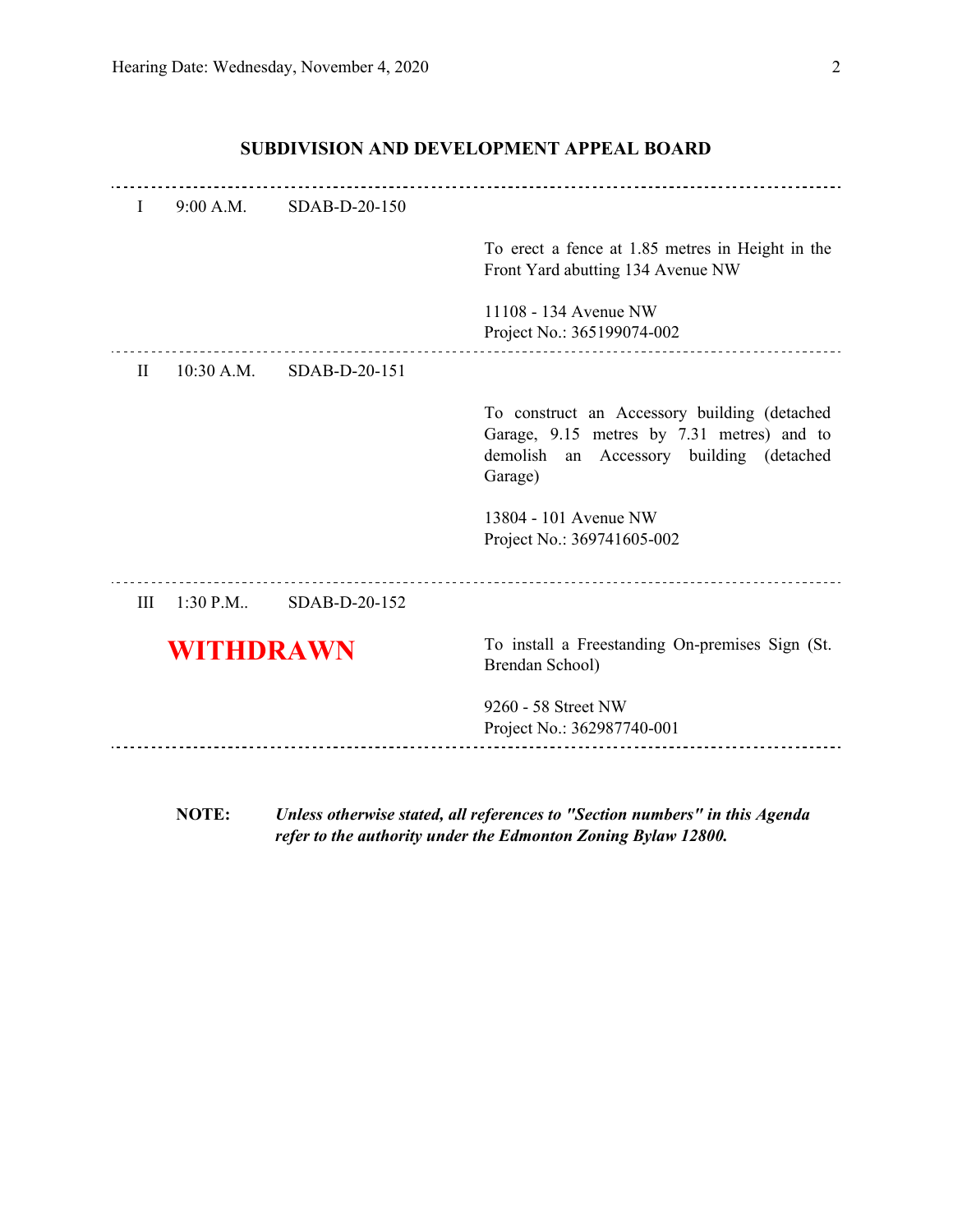## **ITEM I: 9:00 A.M. FILE: SDAB-D-20-150**

|                                                  | AN APPEAL FROM THE DECISION OF THE DEVELOPMENT OFFICER                             |
|--------------------------------------------------|------------------------------------------------------------------------------------|
| <b>APPELLANT:</b>                                |                                                                                    |
| <b>APPLICATION NO.:</b>                          | 365199074-002                                                                      |
| <b>APPLICATION TO:</b>                           | Erect a Fence at 1.85 metres in Height in the Front Yard<br>abutting 134 Avenue NW |
| <b>DECISION OF THE</b><br>DEVELOPMENT AUTHORITY: | Approved with Conditions                                                           |
| <b>DECISION DATE:</b>                            | September 9, 2020                                                                  |
| <b>DATE OF APPEAL:</b>                           | October 2, 2020                                                                    |
| NOTIFICATION PERIOD:                             | September 22, 2020 through October 13, 2020                                        |
| <b>RESPONDENT:</b>                               |                                                                                    |
| MUNICIPAL DESCRIPTION<br>OF SUBJECT PROPERTY:    | 11108 - 134 Avenue NW                                                              |
| <b>LEGAL DESCRIPTION:</b>                        | Plan 4724MC Blk 27 Lot 2                                                           |
| ZONE:                                            | (RF4) Semi-Detached Residential Zone                                               |
| <b>OVERLAY:</b>                                  | Mature Neighbourhood Overlay                                                       |
| <b>STATUTORY PLAN:</b>                           | N/A                                                                                |
|                                                  |                                                                                    |

### *Grounds for Appeal*

The Appellant provided the following reasons for appealing the decision of the Development Authority: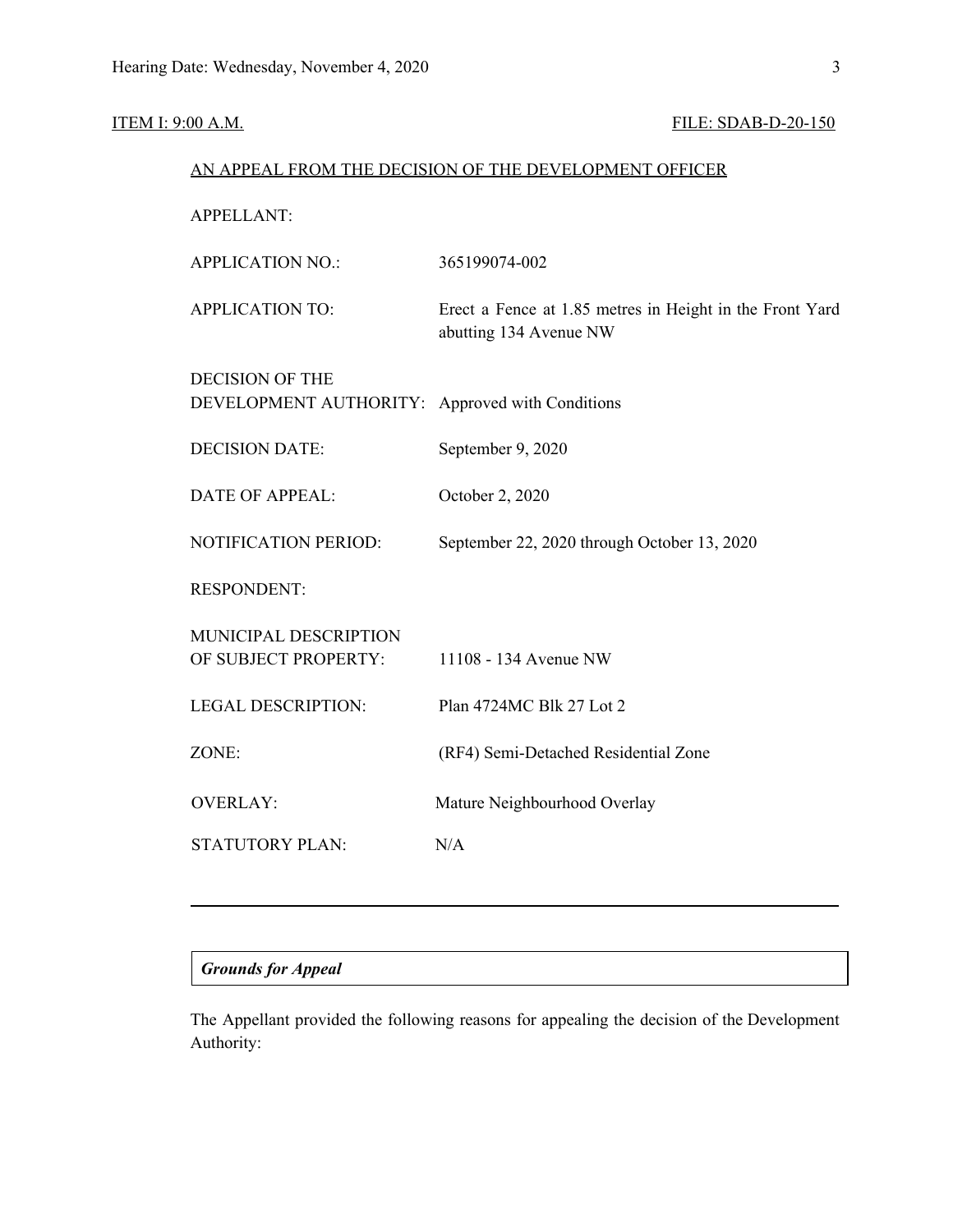This house is a duplex and putting a high fence between us is not acceptable to me.

I will accept a 1.2 m fence. I am 77 years old and I have to walk with a cane. I don't go through the fence we have now so what's the idea of a 6 foot fence.

I have a beautiful front lawn and it will cut the morning sun right off my roses and my front window that I have flowers on. I should not have the sun removed by a 6' fence when it is not necessary. The noon sun is too hot.

This fellow has caused me nothing but migraine headaches since he moved in and I believe he is trying to get me to move out of my house. He has no respect for me, living in the same house. He acts like he's the only one living in this house and I'm not here. His front yard looks like a hay field, with Canada thistles, weeds that are all going to seed. His grass when he cuts it once a month goes into windrows like for hay and he doesn't pick it up. In the spring his yard is full of dandelions that I had to put a sheet on my fence so the seeds don't blow over in my garden.

He and his family are constantly banging something against the wall between us.

When I would talk to him he'd put his chin up high and pout out his chest like he was king and sneer at me.

I've lived here since 1991 (March) and people have moved out and in, into this other side, BUT NONE have been so rude and nasty as he has been to me. That's why I think he's trying to move me out.

I pray that this 6 foot fence will go to a 1.2 metre fence. That is sufficient.

P.S. The only thing I can see why he'll need a 6 foot fence is if he is selling things and doesn't want me to see the people going in and out.

P.S. This is very very upsetting for me.

#### *General Matters*

The *Municipal Government Act*, RSA 2000, c M-26 states the following:

#### **Grounds for Appeal**

**685(1)** If a development authority

(a) fails or refuses to issue a development permit to a person,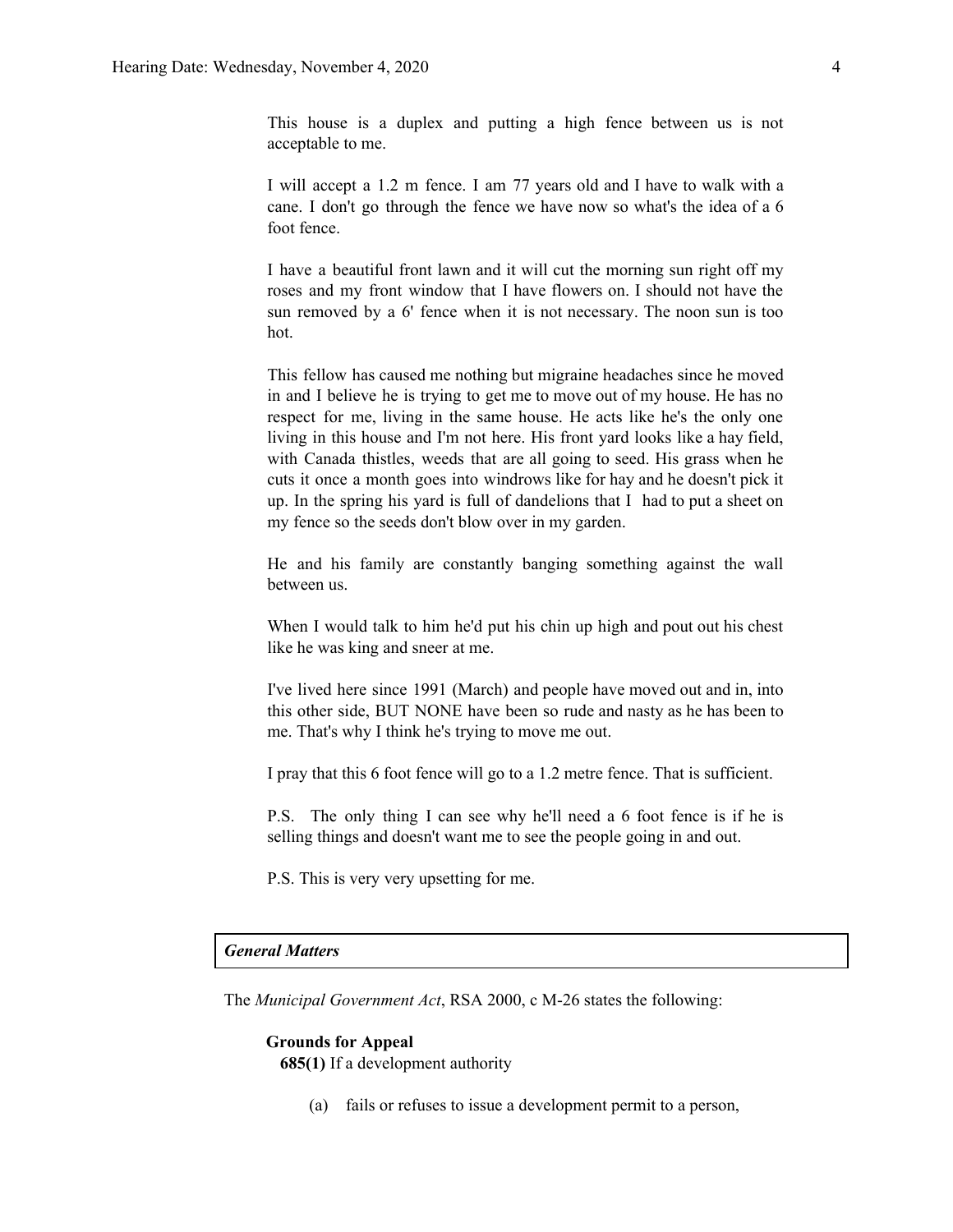- (b) issues a development permit subject to conditions, or
- (c) issues an order under section 645,

the person applying for the permit or affected by the order under section 645 may appeal to the subdivision and development appeal board.

**(2)** In addition to an applicant under subsection (1), any person affected by an order, decision or development permit made or issued by a development authority may appeal to the subdivision and development appeal board.

#### **Appeals**

**686(1)** A development appeal to a subdivision and development appeal board is commenced by filing a notice of the appeal, containing reasons, with the board,

- (a) in the case of an appeal made by a person referred to in section 685(1)
	- (i) with respect to an application for a development permit,
		- (A) within 21 days after the date on which the written decision is given under section 642, or
		- (B) if no decision is made with respect to the application within the 40-day period, or within any extension of that period under section 684, within 21 days after the date the period or extension expires,
		- or
	- (ii) with respect to an order under section 645, within 21 days after the date on which the order is made, or
- (b) in the case of an appeal made by a person referred to in section 685(2), within 21 days after the date on which the notice of the issuance of the permit was given in accordance with the land use bylaw.

#### **Hearing and Decision**

**687(3)** In determining an appeal, the subdivision and development appeal board

…

(a.1) must comply with the land use policies;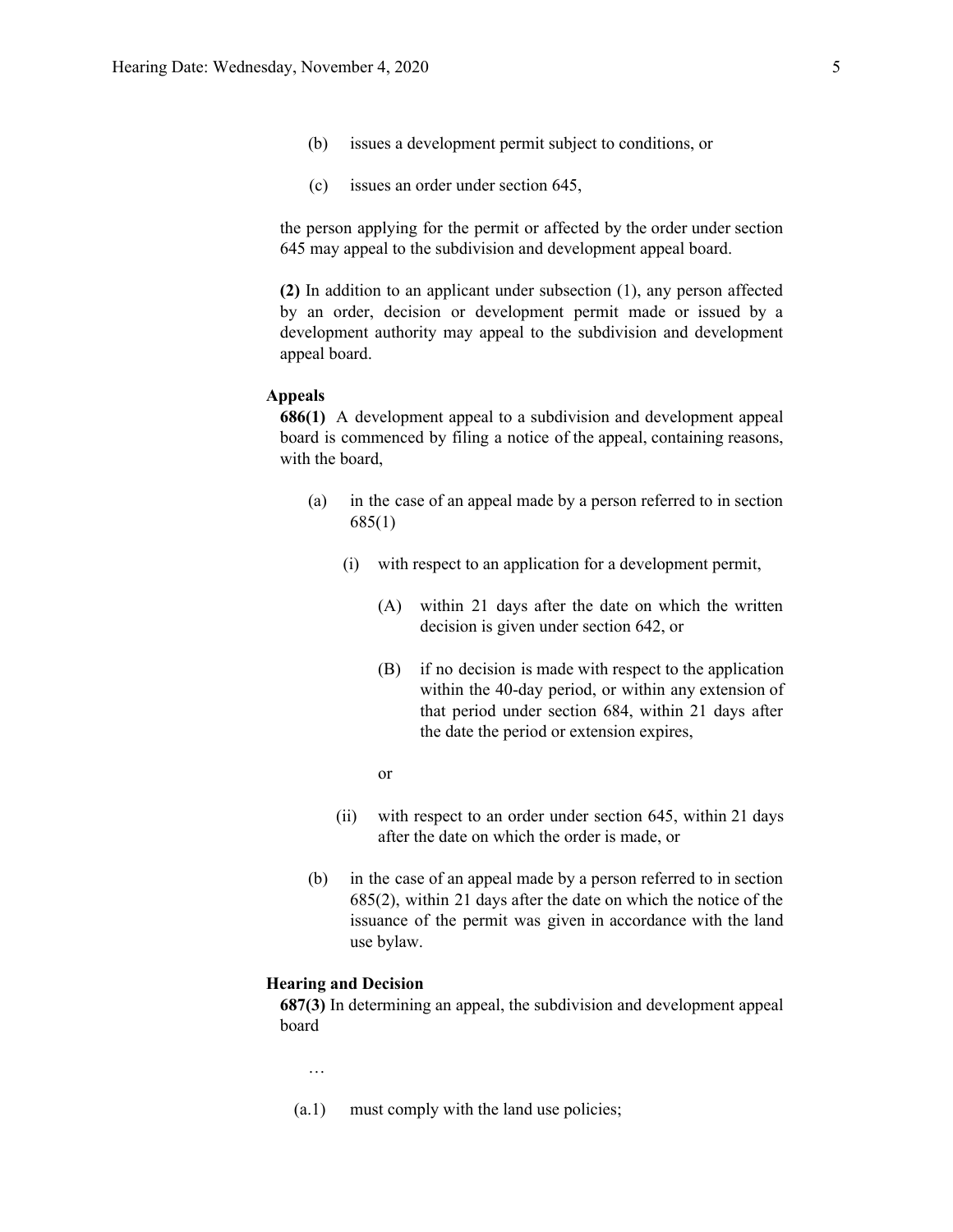- (a.2) subject to section 638, must comply with any applicable statutory plans;
- (a.3) subject to clause (d), must comply with any land use bylaw in effect;
- (a.4) must comply with the applicable requirements of the regulations under the *Gaming, Liquor and Cannabis Act* respecting the location of premises described in a cannabis licence and distances between those premises and other premises;
	- …
	- (c) may confirm, revoke or vary the order, decision or development permit or any condition attached to any of them or make or substitute an order, decision or permit of its own;
	- (d) may make an order or decision or issue or confirm the issue of a development permit even though the proposed development does not comply with the land use bylaw if, in its opinion,
		- (i) the proposed development would not
			- (A) unduly interfere with the amenities of the neighbourhood, or
			- (B) materially interfere with or affect the use, enjoyment or value of neighbouring parcels of land,

and

(ii) the proposed development conforms with the use prescribed for that land or building in the land use bylaw.

#### **General Provisions from the** *Edmonton Zoning Bylaw:*

Under section 150.2(6), **Semi-detached Housing** is a **Permitted Use** in the **(RF4) Semi-detached Residential Zone**

Under section 6.1, **Accessory** means "when used to describe a Use or building, a Use or building naturally or normally incidental, subordinate, and devoted to the principal Use or building, and located on the same lot or Site."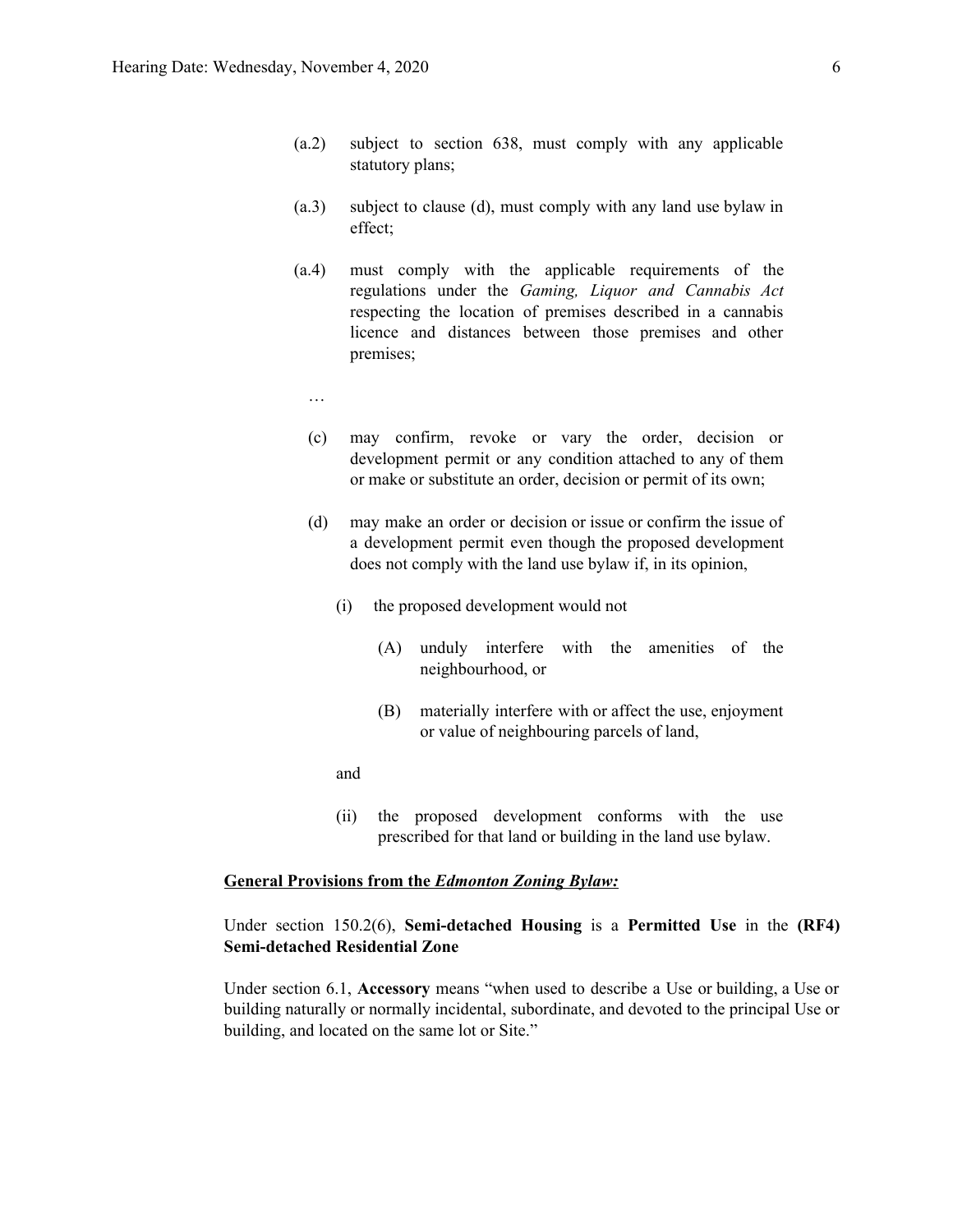Under section 6.1, **Fence** "means a structure constructed at ground level, used to prevent or restrict passage, provide visual screening, noise attenuation, Landscaping, or to mark a boundary."

Section 150.1 states that the **General Purpose** of the **(RF4) Semi-detached Residential Zone** is "to provide for medium density housing, where some units may not have access at ground level."

#### *Fence*

#### *49. Fences, Walls, Gates, and Privacy Screening in Residential Zones*

- 1. Fences, walls and gates
	- a. The regulations contained within Section 49.1 of this Bylaw apply to:
		- i. the Height of the material used in the construction of a Fence, wall, or gate, such as but not limited to boards, panels, masonry, ornamental iron, and chain link, plus any additional elements used for screening, such as, but not limited to, lattice.
	- b. Notwithstanding subsection  $49(1)(a)$ , the regulations for Fences, walls, and gates contained within this Section do not apply to the Height of the posts or other supporting material used to anchor the Fence, wall, or gate.
	- c. The Height of a Fence, wall, or gate shall be measured from the general ground level 0.5 m back from the property line of the Site on which the Fence, wall, or gate is to be constructed.
	- d. On an Interior Site, the Height of a Fence, wall, or gate shall not exceed:
		- i. 1.2 m for the portion of the Fence, wall, or gate constructed in the Front Yard, and
		- ii. 1.85 m in all other Yards.
	- …
	- f. In the case where the permitted Height of a Fence, wall, or gate is 1.2 m, the Development Officer may vary the Height of the Fence, wall, or gate to a maximum of 1.85 m, in order to provide additional screening from public roadways or incompatible adjacent Uses,
	- g. In the case where the permitted Height of a Fence, wall, or gate is 1.85 m, the Development Officer may vary the Height of the Fence, wall, or gate to a maximum of 2.44 m, in order to provide additional screening from public roadways or incompatible adjacent Uses.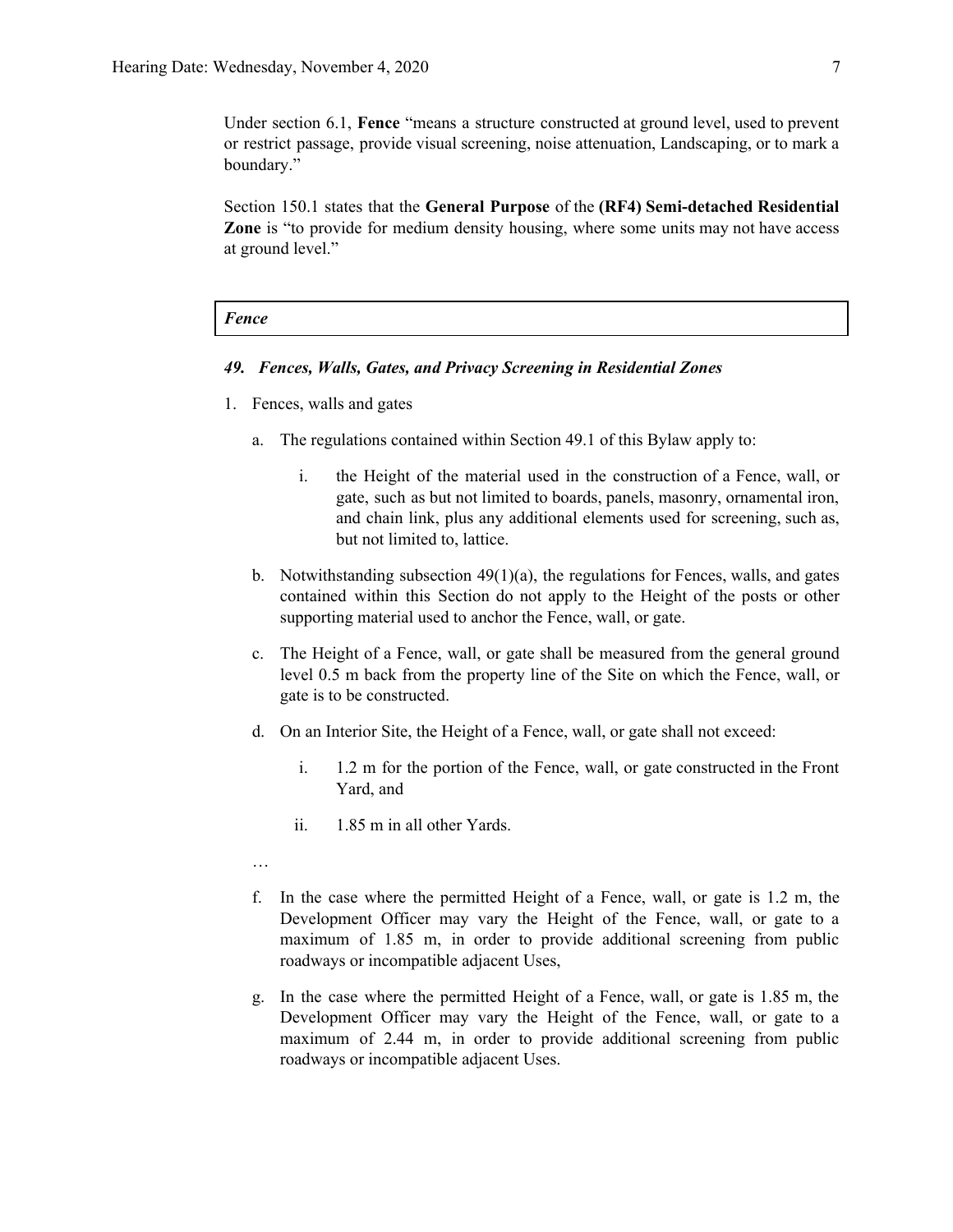...

Under section 6.1, **Height** means "a vertical distance between two points."

Under section 6.1, **Front Yard** means:

the portion of a Site abutting the Front Lot Line extending across the full width of the Site, situated between the Front Lot Line and the nearest wall of the principal building, not including projections.



#### **Development Officer's Determination**

**Fence Height - The fence along 134 Avenue NW is 1.85m high, instead of 1.2m (Section 49.4)**

[unedited]

Notice to Applicant/Appellant

 $\mathcal{L}_\mathcal{L} = \{ \mathcal{L}_\mathcal{L} = \{ \mathcal{L}_\mathcal{L} = \{ \mathcal{L}_\mathcal{L} = \{ \mathcal{L}_\mathcal{L} = \{ \mathcal{L}_\mathcal{L} = \{ \mathcal{L}_\mathcal{L} = \{ \mathcal{L}_\mathcal{L} = \{ \mathcal{L}_\mathcal{L} = \{ \mathcal{L}_\mathcal{L} = \{ \mathcal{L}_\mathcal{L} = \{ \mathcal{L}_\mathcal{L} = \{ \mathcal{L}_\mathcal{L} = \{ \mathcal{L}_\mathcal{L} = \{ \mathcal{L}_\mathcal{$ 

Provincial legislation requires that the Subdivision and Development Appeal Board issue its official decision in writing within fifteen days of the conclusion of the hearing.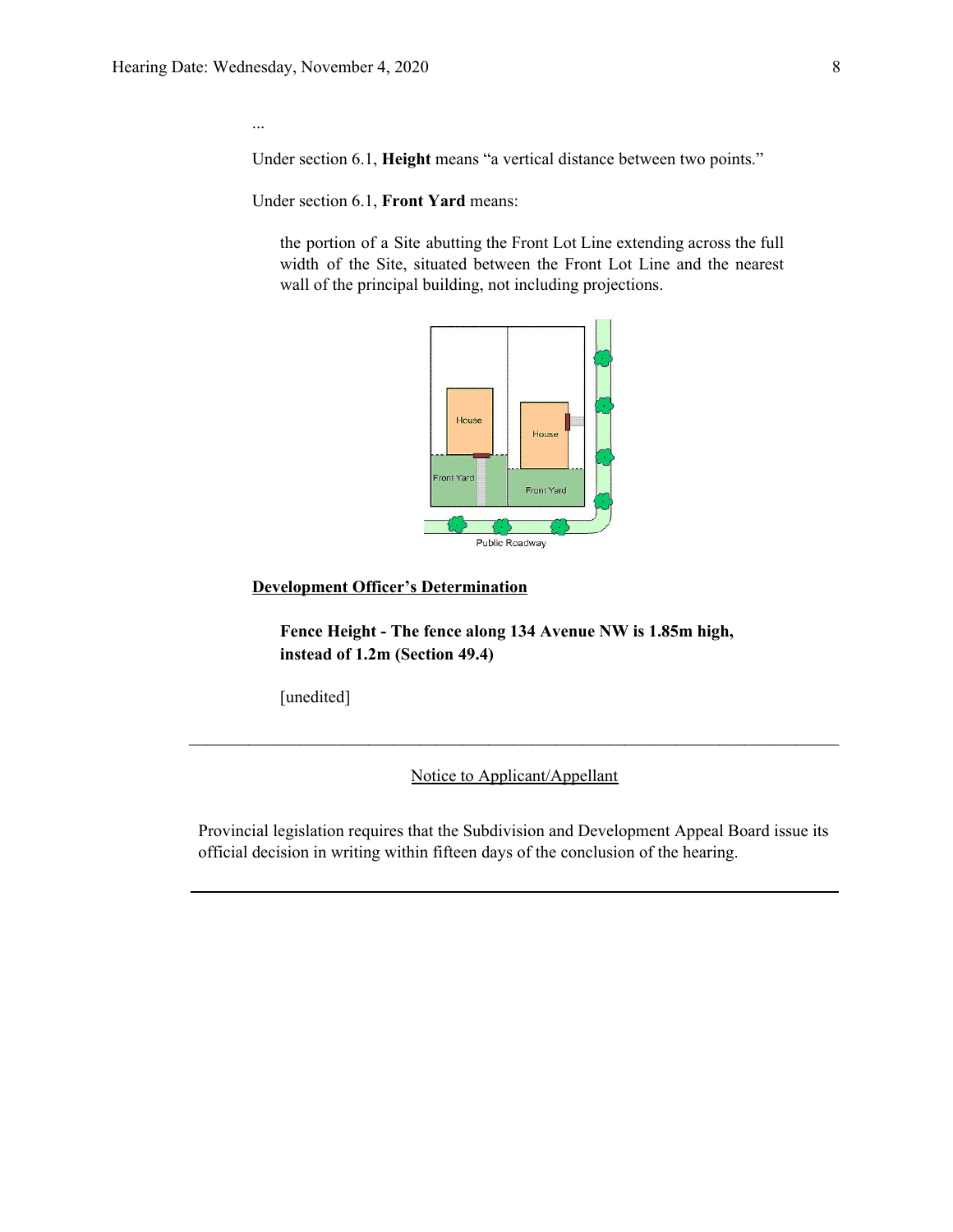| <b>Edmonton</b>                                                                                                                                                                                                                              | Project Number: 365199074-002<br>Application Date:<br>JUN 16, 2020<br><b>Printed:</b><br>September 9, 2020 at 4:27 PM<br>1 of 2<br>Page:                                                                                                                                                                                                                                                               |
|----------------------------------------------------------------------------------------------------------------------------------------------------------------------------------------------------------------------------------------------|--------------------------------------------------------------------------------------------------------------------------------------------------------------------------------------------------------------------------------------------------------------------------------------------------------------------------------------------------------------------------------------------------------|
|                                                                                                                                                                                                                                              | <b>Overheight Fence Permit</b>                                                                                                                                                                                                                                                                                                                                                                         |
| This document is a record of a Development Permit application, and a record of the decision for the undertaking described below, subject to<br>the limitations and conditions of this permit, of the Edmonton Zoning Bylaw 12800 as amended. |                                                                                                                                                                                                                                                                                                                                                                                                        |
| Applicant                                                                                                                                                                                                                                    | Property Address(es) and Legal Description(s)<br>11108 - 134 AVENUE NW                                                                                                                                                                                                                                                                                                                                 |
|                                                                                                                                                                                                                                              | Plan 4724MC Blk 27 Lot 2                                                                                                                                                                                                                                                                                                                                                                               |
|                                                                                                                                                                                                                                              | <b>Location(s) of Work</b>                                                                                                                                                                                                                                                                                                                                                                             |
|                                                                                                                                                                                                                                              | Suite:<br>11108 - 134 AVENUE NW                                                                                                                                                                                                                                                                                                                                                                        |
|                                                                                                                                                                                                                                              | Entryway: 11108 - 134 AVENUE NW                                                                                                                                                                                                                                                                                                                                                                        |
|                                                                                                                                                                                                                                              | Building: 11108 - 134 AVENUE NW                                                                                                                                                                                                                                                                                                                                                                        |
| <b>Scope of Permit</b>                                                                                                                                                                                                                       |                                                                                                                                                                                                                                                                                                                                                                                                        |
| To erect a fence @ 1.85m in Height in the Front Yard abutting 134 Avenue NW.                                                                                                                                                                 |                                                                                                                                                                                                                                                                                                                                                                                                        |
| <b>Permit Details</b>                                                                                                                                                                                                                        |                                                                                                                                                                                                                                                                                                                                                                                                        |
| <b>Class Of Permit: Class B</b>                                                                                                                                                                                                              | Site Area (sq. m.): 321.15                                                                                                                                                                                                                                                                                                                                                                             |
| Stat. Plan Overlay/Annex Area:                                                                                                                                                                                                               |                                                                                                                                                                                                                                                                                                                                                                                                        |
| <b>Development Permit Decision</b>                                                                                                                                                                                                           |                                                                                                                                                                                                                                                                                                                                                                                                        |
| Approved                                                                                                                                                                                                                                     |                                                                                                                                                                                                                                                                                                                                                                                                        |
| Issue Date: Sep 09, 2020 Development Authority: LANGILLE, BRANDON                                                                                                                                                                            |                                                                                                                                                                                                                                                                                                                                                                                                        |
| <b>Subject to the Following Conditions</b><br>This Development Permit is NOT valid until the Notification Period expires in accordance to Section 21 (Section 17.1).                                                                         |                                                                                                                                                                                                                                                                                                                                                                                                        |
| NW.                                                                                                                                                                                                                                          | This Development Permit authorizes the development of a erect a fence $@1.85m$ in Height in the Front Yard abutting 134 Avenue                                                                                                                                                                                                                                                                         |
| The development shall be constructed in accordance with the stamped and approved drawings.                                                                                                                                                   |                                                                                                                                                                                                                                                                                                                                                                                                        |
| The fence shall be installed entirely on the subject property.                                                                                                                                                                               |                                                                                                                                                                                                                                                                                                                                                                                                        |
| The fence shall not impede any sightlines for vehicular or pedestrian traffic.                                                                                                                                                               |                                                                                                                                                                                                                                                                                                                                                                                                        |
| standard of surrounding development (Section 57.3.1).                                                                                                                                                                                        | As far as reasonably practicable, the design and use of exterior finishing materials used shall be similar to, or better than, the                                                                                                                                                                                                                                                                     |
| Immediately upon completion of the development of the fence, the site shall be cleared of all debris.                                                                                                                                        |                                                                                                                                                                                                                                                                                                                                                                                                        |
| <b>ADVISEMENTS:</b>                                                                                                                                                                                                                          |                                                                                                                                                                                                                                                                                                                                                                                                        |
| Site (Section 5.2).                                                                                                                                                                                                                          | An approved Development Permit means that the proposed development has been reviewed against the provisions of this bylaw. It<br>does not remove obligations to conform with other legislation, bylaws or land title instruments including, but not limited to, the<br>Municipal Government Act, the Safety Codes Act or any caveats, restrictive covenants or easements that might be attached to the |
|                                                                                                                                                                                                                                              | Unless otherwise stated, all above references to section numbers refer to the authority under the Edmonton Zoning Bylaw 12800.                                                                                                                                                                                                                                                                         |
| Variances<br>Fence Height - The fence along 134 Avenue NW is 1.85m high, instead of 1.2m (Section 49.4)                                                                                                                                      |                                                                                                                                                                                                                                                                                                                                                                                                        |
|                                                                                                                                                                                                                                              |                                                                                                                                                                                                                                                                                                                                                                                                        |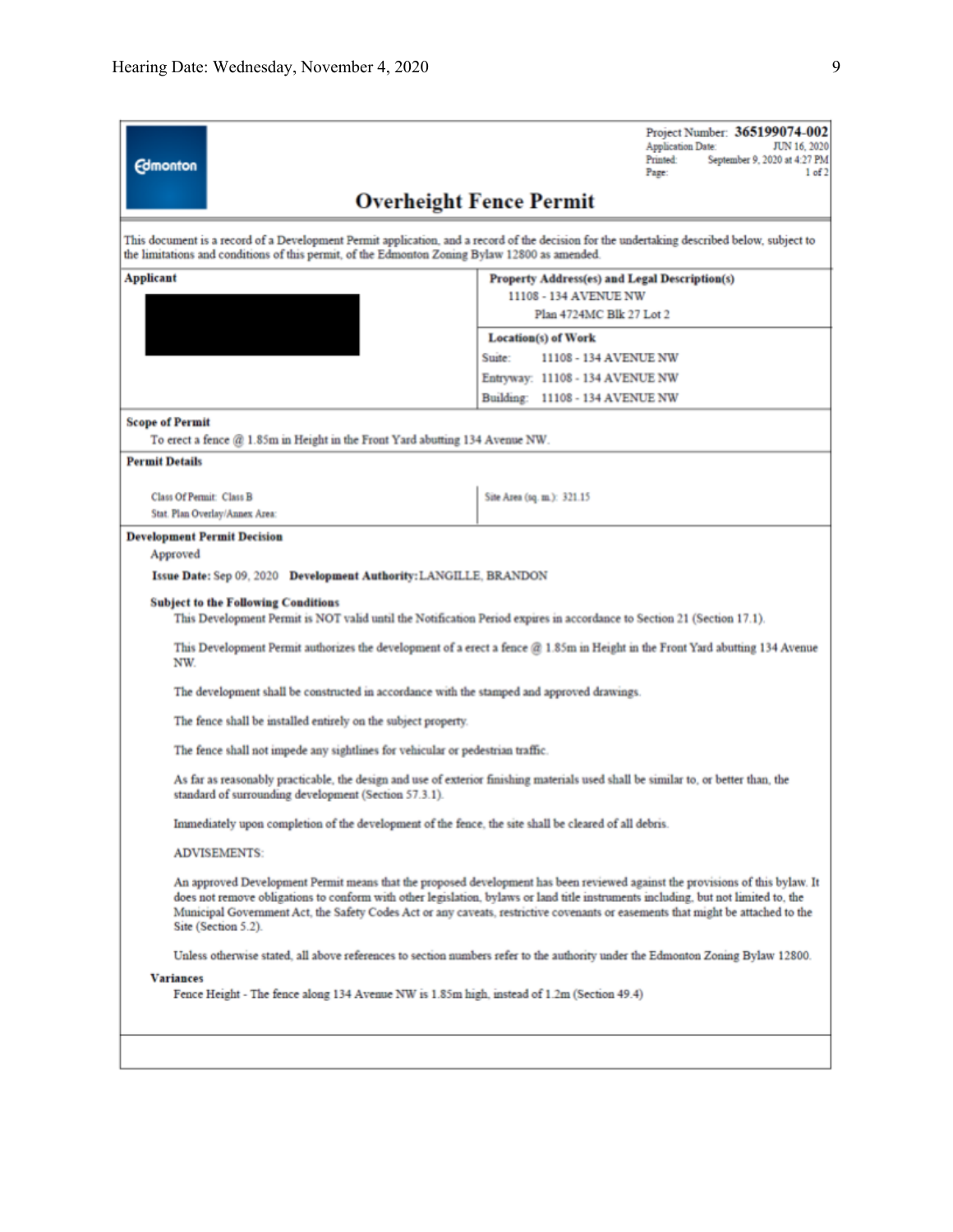| <b>Edmonton</b>                                                   |                                                                                                                                |                    |                                | Project Number: 365199074-002<br><b>Application Date:</b><br>JUN 16, 2020<br>Printed:<br>September 9, 2020 at 4:27 PM<br>Page:<br>$2$ of $2$ |
|-------------------------------------------------------------------|--------------------------------------------------------------------------------------------------------------------------------|--------------------|--------------------------------|----------------------------------------------------------------------------------------------------------------------------------------------|
|                                                                   |                                                                                                                                |                    | <b>Overheight Fence Permit</b> |                                                                                                                                              |
| <b>Rights of Appeal</b><br>Amendment Act.                         | This approval is subject to the right of appeal as outlined in Chapter 24, Section 683 through 689 of the Municipal Government |                    |                                |                                                                                                                                              |
| <b>Building Permit Decision</b><br>No decision has yet been made. |                                                                                                                                |                    |                                |                                                                                                                                              |
| Fees                                                              |                                                                                                                                |                    |                                |                                                                                                                                              |
|                                                                   | <b>Fee Amount</b>                                                                                                              | <b>Amount Paid</b> | Receipt#                       | <b>Date Paid</b>                                                                                                                             |
| Development Application Fee                                       | \$182.00                                                                                                                       | \$182.00           | 967768438853001                | Jun 16, 2020                                                                                                                                 |
| Total GST Amount:                                                 | \$0.00                                                                                                                         |                    |                                |                                                                                                                                              |
| <b>Totals for Permit:</b>                                         | \$182.00                                                                                                                       | \$182.00           |                                |                                                                                                                                              |
|                                                                   |                                                                                                                                |                    |                                |                                                                                                                                              |
|                                                                   |                                                                                                                                |                    |                                |                                                                                                                                              |
|                                                                   |                                                                                                                                |                    |                                |                                                                                                                                              |
|                                                                   |                                                                                                                                |                    |                                |                                                                                                                                              |
|                                                                   |                                                                                                                                |                    |                                |                                                                                                                                              |
|                                                                   |                                                                                                                                |                    |                                |                                                                                                                                              |
|                                                                   |                                                                                                                                |                    |                                |                                                                                                                                              |
|                                                                   |                                                                                                                                |                    |                                |                                                                                                                                              |
|                                                                   |                                                                                                                                |                    |                                |                                                                                                                                              |
|                                                                   |                                                                                                                                |                    |                                |                                                                                                                                              |
|                                                                   |                                                                                                                                |                    |                                |                                                                                                                                              |
|                                                                   |                                                                                                                                |                    |                                |                                                                                                                                              |
|                                                                   |                                                                                                                                |                    |                                |                                                                                                                                              |
|                                                                   |                                                                                                                                |                    |                                |                                                                                                                                              |
|                                                                   |                                                                                                                                |                    |                                |                                                                                                                                              |
|                                                                   |                                                                                                                                |                    |                                |                                                                                                                                              |
|                                                                   |                                                                                                                                |                    |                                |                                                                                                                                              |
|                                                                   |                                                                                                                                |                    |                                |                                                                                                                                              |
|                                                                   |                                                                                                                                |                    |                                |                                                                                                                                              |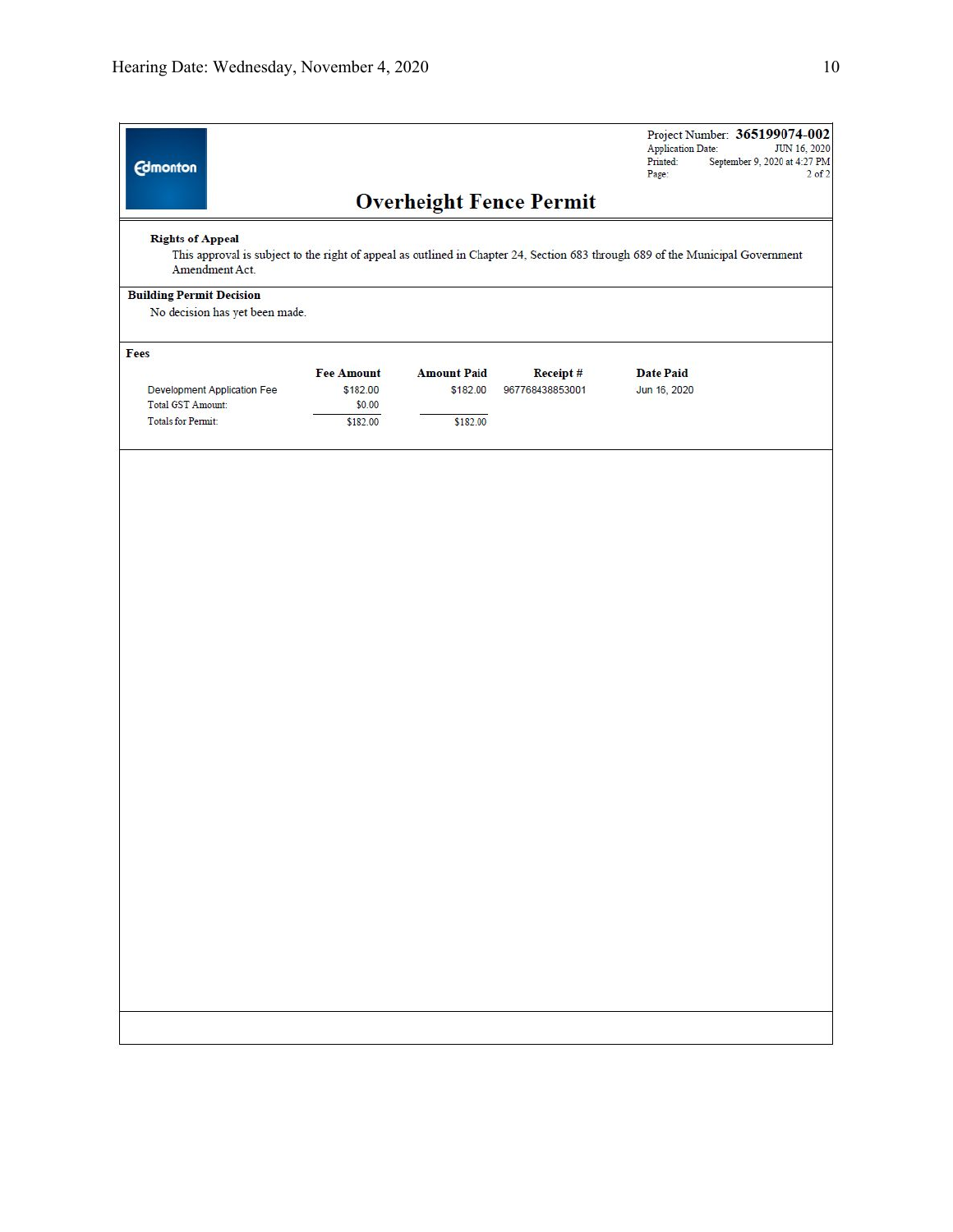

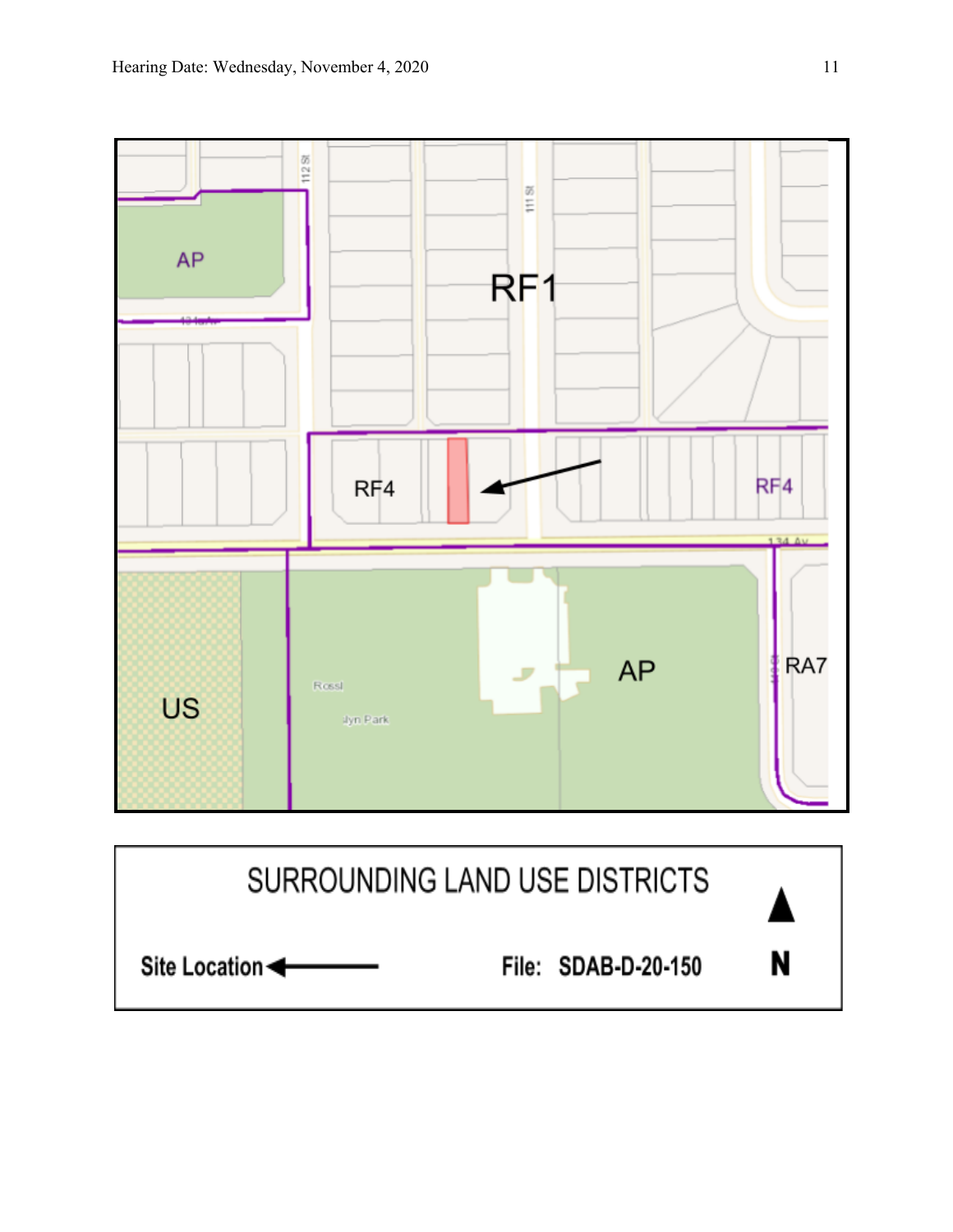#### ITEM II: 10:30 A.M. **FILE: SDAB-D-20-151**

|                                                          | AN APPEAL FROM THE DECISION OF THE DEVELOPMENT OFFICER                                                                                       |
|----------------------------------------------------------|----------------------------------------------------------------------------------------------------------------------------------------------|
| <b>APPELLANT:</b>                                        |                                                                                                                                              |
| <b>APPLICATION NO.:</b>                                  | 369741605-002                                                                                                                                |
| <b>APPLICATION TO:</b>                                   | Construct an Accessory building (detached Garage, 9.15)<br>metres by 7.31 metres) and to demolish an Accessory<br>building (detached Garage) |
| <b>DECISION OF THE</b><br>DEVELOPMENT AUTHORITY: Refused |                                                                                                                                              |
| <b>DECISION DATE:</b>                                    | September 23, 2020                                                                                                                           |
| <b>DATE OF APPEAL:</b>                                   | October 8, 2020                                                                                                                              |
| MUNICIPAL DESCRIPTION<br>OF SUBJECT PROPERTY:            | 13804 - 101 Avenue NW                                                                                                                        |
| <b>LEGAL DESCRIPTION:</b>                                | Plan 2602HW Blk 129 Lot 13                                                                                                                   |
| ZONE:                                                    | (RF1) Single Detached Residential Zone                                                                                                       |
| <b>OVERLAY:</b>                                          | Mature Neighbourhood Overlay                                                                                                                 |
| <b>STATUTORY PLAN:</b>                                   | N/A                                                                                                                                          |
|                                                          |                                                                                                                                              |

#### *Grounds for Appeal*

The Appellant provided the following reasons for appealing the decision of the Development Authority:

> We would like to appeal the refusal of our permit application #369741605-002 for the following reasons.

> a) Vehicular Access - although used infrequently we would like to keep this potential parking space. The street in front of the park is often filled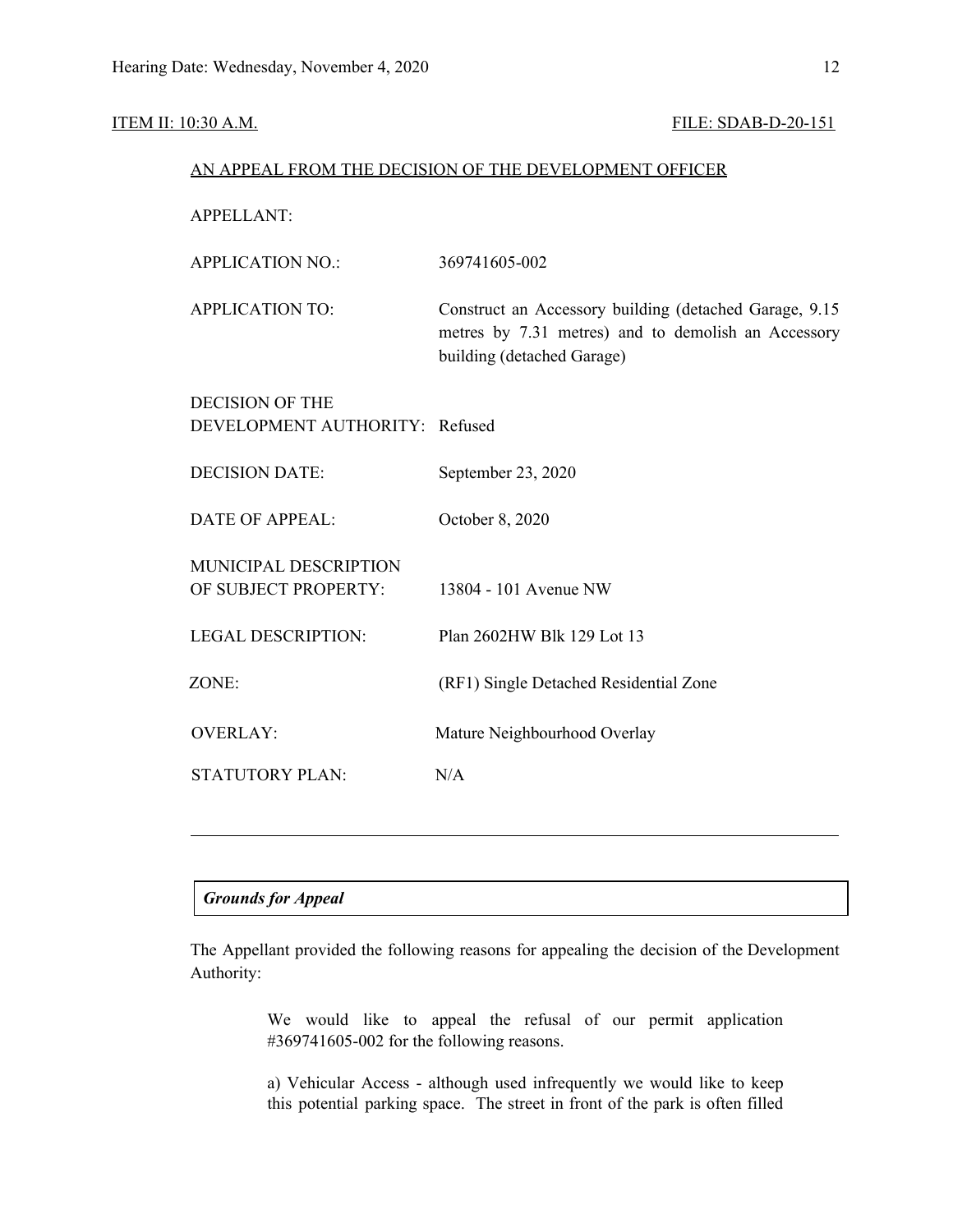with cars so this gives us an opportunity to have space during these busy times. In addition, 3 of our immediate neighbors have both front and rear vehicular access so we feel there has been a precedent set in our neighborhood

Note: addresses with front and back vehicular access

- 1. 13806-101 Avenue
- 2. 13810-101 Avenue
- 3. 13814-Ravine Drive

b) Height mid-point - we want to have adequate storage above our garage and seek to exceed the midpoint maximum height by 1.2m. We will not be utilizing this space for a secondary suite or a living area but only to increase suitable storage area for our small lot. We are still under the height of many secondary buildings in our neighborhood that have suites above their garage.

c) Height Peak - we want to have adequate storage above our garage so seek to exceed the maximum height by .8m. We will not be utilizing this space for secondary suite or living space but only to increase suitable storage area for our small lot. We are still under the height of many secondary buildings in our neighborhood that have secondary suites above their garage.

Thank you for your attention regarding this matter.

#### *General Matters*

#### **Appeal Information:**

The *Municipal Government Act*, RSA 2000, c M-26 states the following:

#### **Grounds for Appeal**

**685(1)** If a development authority

- (a) fails or refuses to issue a development permit to a person,
- (b) issues a development permit subject to conditions, or
- (c) issues an order under section 645,

the person applying for the permit or affected by the order under section 645 may appeal to the subdivision and development appeal board.

**(2)** In addition to an applicant under subsection (1), any person affected by an order, decision or development permit made or issued by a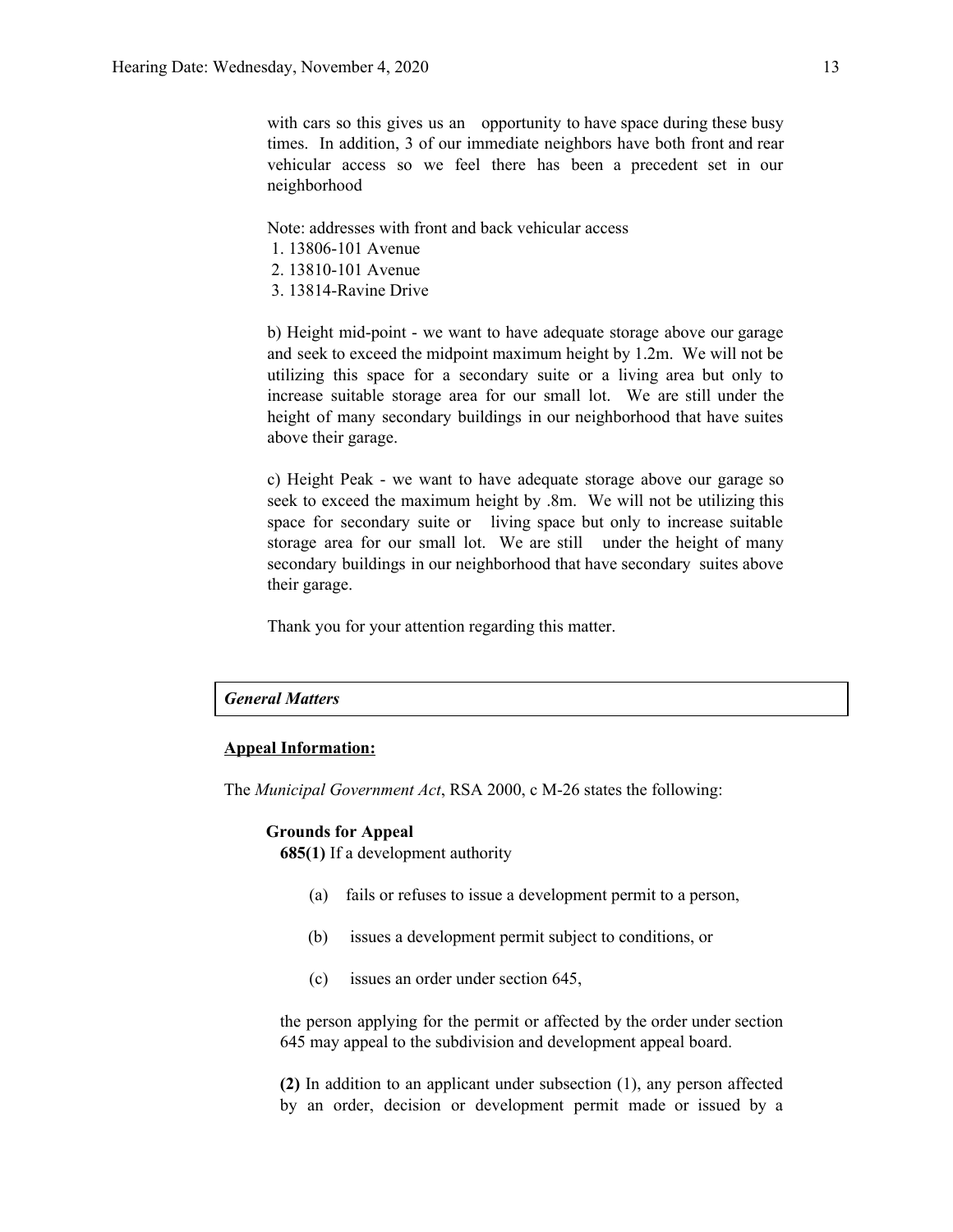development authority may appeal to the subdivision and development appeal board.

#### **Appeals**

**686(1)** A development appeal to a subdivision and development appeal board is commenced by filing a notice of the appeal, containing reasons, with the board,

- (a) in the case of an appeal made by a person referred to in section 685(1)
	- (i) with respect to an application for a development permit,
		- (A) within 21 days after the date on which the written decision is given under section 642, or
		- (B) if no decision is made with respect to the application within the 40-day period, or within any extension of that period under section 684, within 21 days after the date the period or extension expires,
		- or
	- (ii) with respect to an order under section 645, within 21 days after the date on which the order is made, or
- (b) in the case of an appeal made by a person referred to in section 685(2), within 21 days after the date on which the notice of the issuance of the permit was given in accordance with the land use bylaw.

#### **Hearing and Decision**

**687(3)** In determining an appeal, the subdivision and development appeal board

…

- (a.1) must comply with the land use policies;
- (a.2) subject to section 638, must comply with any applicable statutory plans;
- (a.3) subject to clause (d), must comply with any land use bylaw in effect;
- (a.4) must comply with the applicable requirements of the regulations under the *Gaming, Liquor and Cannabis Act* respecting the location of premises described in a cannabis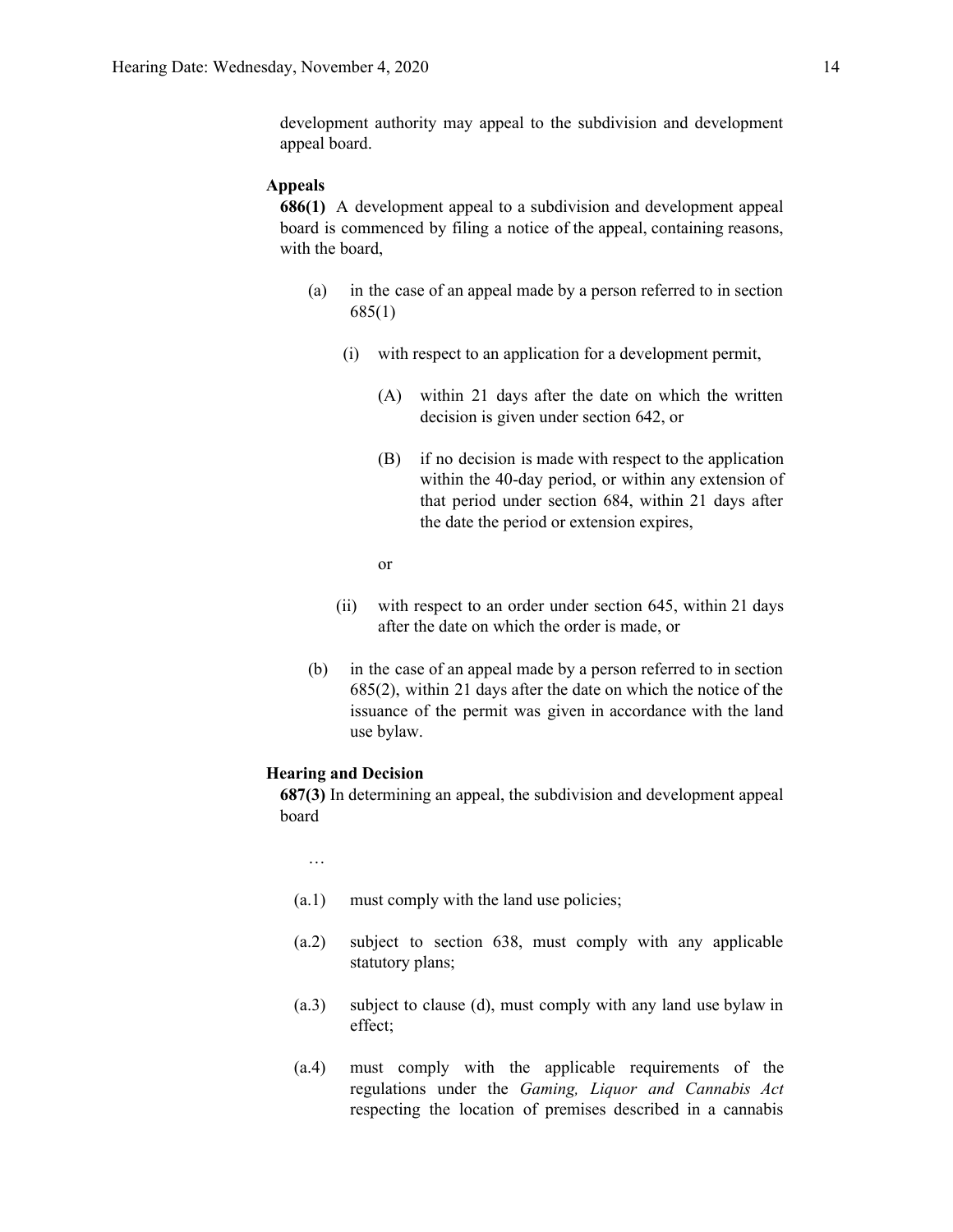licence and distances between those premises and other premises;

- …
- (c) may confirm, revoke or vary the order, decision or development permit or any condition attached to any of them or make or substitute an order, decision or permit of its own;
- (d) may make an order or decision or issue or confirm the issue of a development permit even though the proposed development does not comply with the land use bylaw if, in its opinion,
	- (i) the proposed development would not
		- (A) unduly interfere with the amenities of the neighbourhood, or
		- (B) materially interfere with or affect the use, enjoyment or value of neighbouring parcels of land,

and

(ii) the proposed development conforms with the use prescribed for that land or building in the land use bylaw.

#### **General Provisions from the** *Edmonton Zoning Bylaw:*

Section 110.2(7) states that a **Single Detached House** is a **Permitted Use** in the **RF1 Single Detached Residential Zone**.

**Single Detached Housing** means development consisting of a building containing one principal Dwelling which is separate from any other principal Dwelling or building. This Use includes Mobile Homes which conform to Section 78 of this Bylaw. (Section 7.2(8))

Under Section 6.1, **Accessory** means, when used to describe a Use or building, a Use or building naturally or normally incidental, subordinate, and devoted to the principal Use or building, and located on the same lot or Site.

Section 50.1(1) states: A Use shall be Accessory to a Permitted or Discretionary Use which is a principal Use on the Site, if such Use complies with the definition of Accessory in this Bylaw.

Section 50.1(2) states: Accessory Uses and buildings are permitted in a Zone when Accessory to a principal Use which is a Permitted Use in that same Zone and for which a Development Permit has been issued.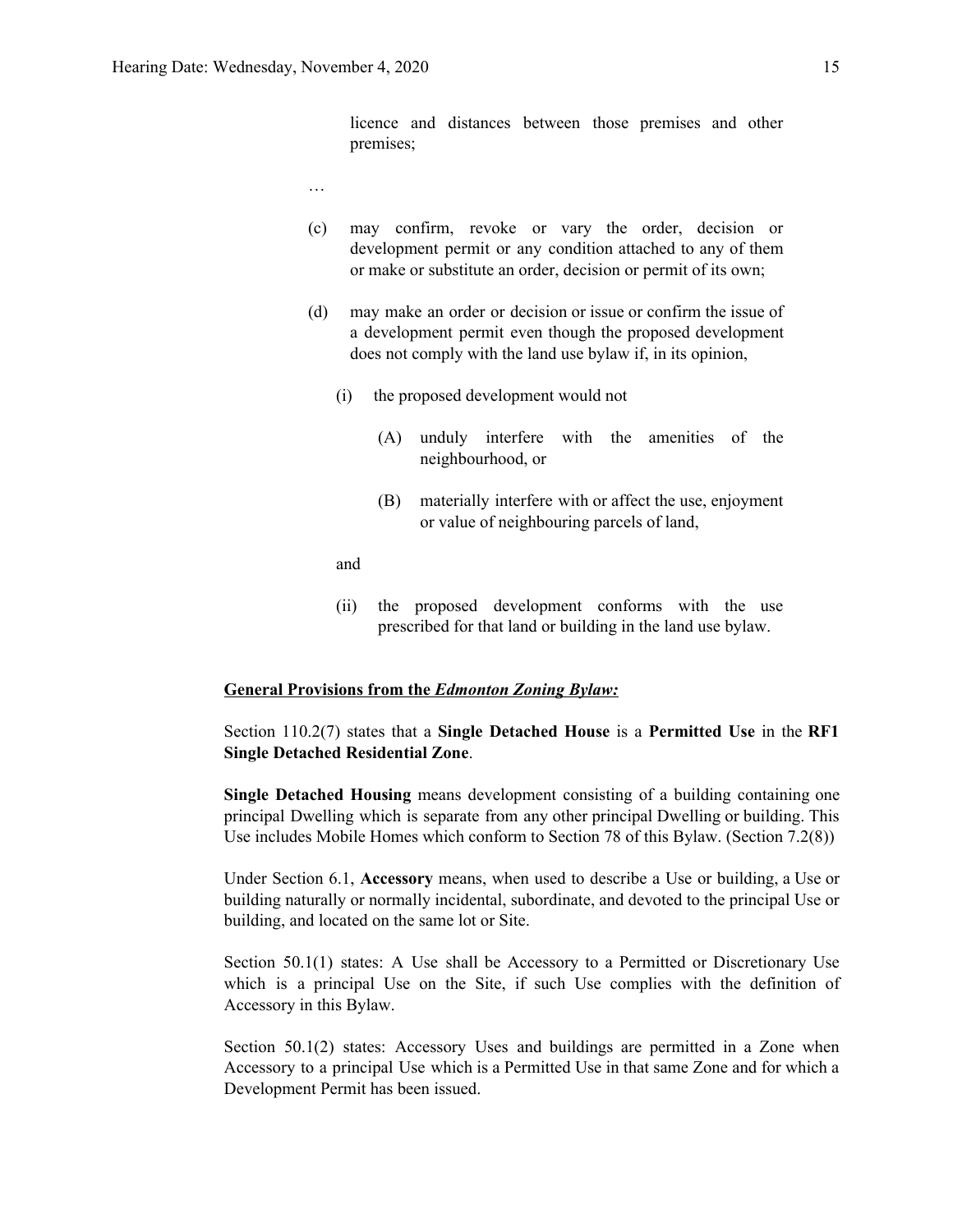Section 110.1 states that the **General Purpose** of the **RF1 Single Detached Residential Zone** is to provide for Single Detached Housing while allowing other forms of small scale housing in the form of Secondary Suites, Garden Suites, Semi-detached Housing and Duplex Housing.

Section 814.1 states that the **General Purpose** of the **Mature Neighborhood Overlay** is to regulate residential development in Edmonton's mature residential neighbourhoods, while responding to the context of surrounding development, maintaining the pedestrian-oriented design of the streetscape, and to provide an opportunity for consultation by gathering input from affected parties on the impact of a proposed variance to the Overlay regulations.

#### *Driveway*

Section 814.3(17) states "Where the Site Abuts a Lane, vehicular access shall be from the Lane and no existing vehicular access from a public roadway other than a Lane shall be permitted to continue."

Under section 6.1 **Abut** or **abutting** means:

immediately contiguous to or physically touching, and when used with respect to a lot or Site, means that the lot or Site physically touches upon another lot, Site, or piece of land, and shares a property line or boundary line with it;



Under section 6.1 **Lane** means "an alley as defined in the Traffic Safety Act."

Under section 6.1 **Driveway** means "an area that provides for vehicles from a public or private roadway to a Garage or Parking Area and does not include a Walkway."

#### **Development Officer's Determination**

**1. Vehicular Access - Where the Site Abuts a Lane, vehicular access shall be from the Lane and no existing vehicular access from a public**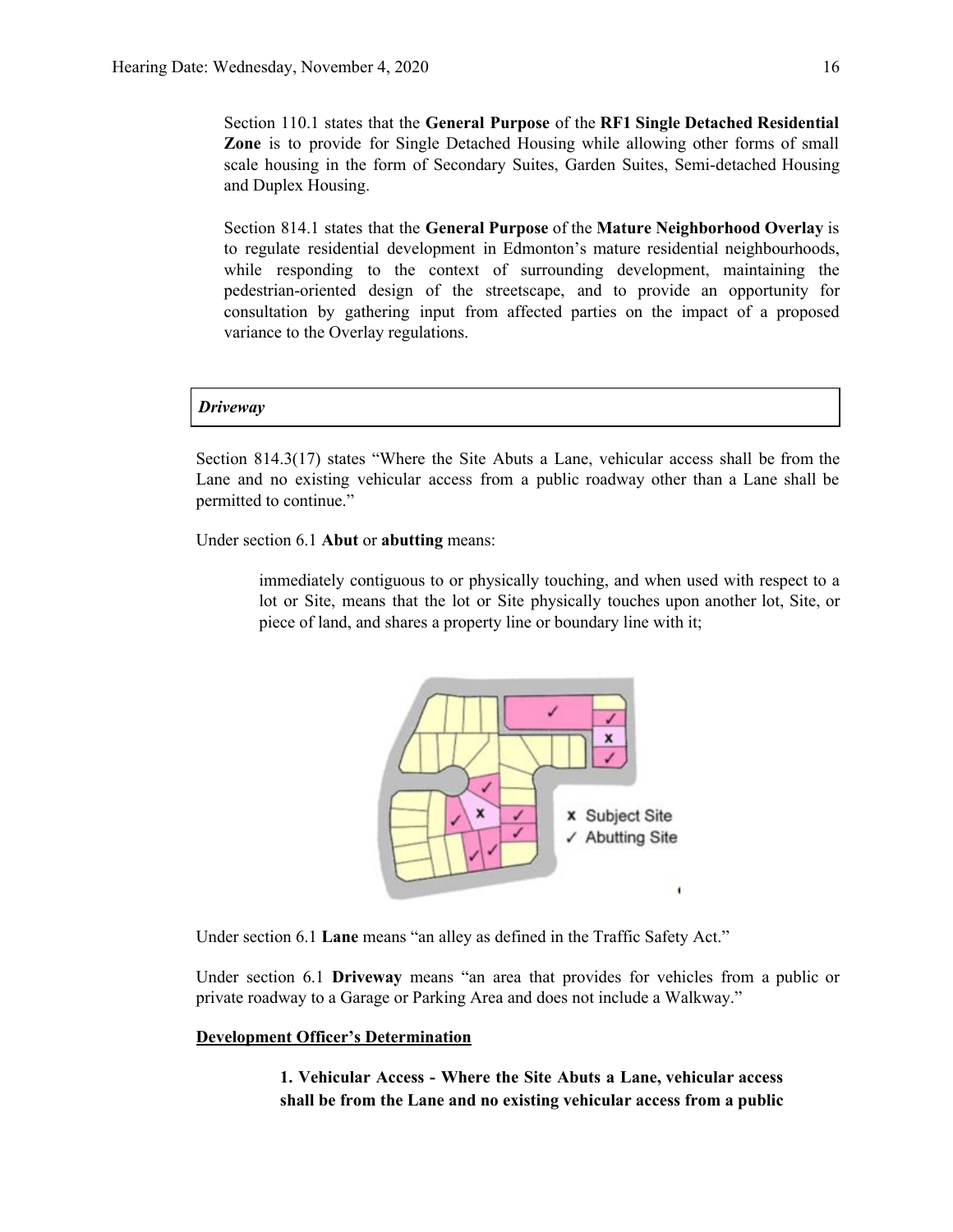**roadway other than a Lane shall be permitted to continue (Section 814.3.17).**

**This existing site access off of 101 Avenue no longer conforms to current zoning rules, which have changed since it was originally constructed (Section 11.2.2 and Section 814.3.17).**

[unedited]

#### *Height*

Section 50.3(3) states "an Accessory building or structure shall not exceed 4.3 m in Height"

Under section 6.1, **Height** means "a vertical distance between two points."

#### **Development Officers Determination**

**2. Height Midpoint - The garage shall not exceed a Height of 4.3m (Section 50.3.3).**

**Maximum: 4.3m**

**Proposed: 5.5m**

**Exceeds by: 1.2m**

[unedited]

#### *Height and Grade*

Section 52.1(a) states:

For hip and gable roof types Height shall be determined by measuring from the horizontal plane through Grade to the midpoint of the highest roof. The midpoint is determined to be between the end of the eave (intersection of the fascia board and the top of the roof sheathing, or less, in accordance with Section 44), and the top of the roof;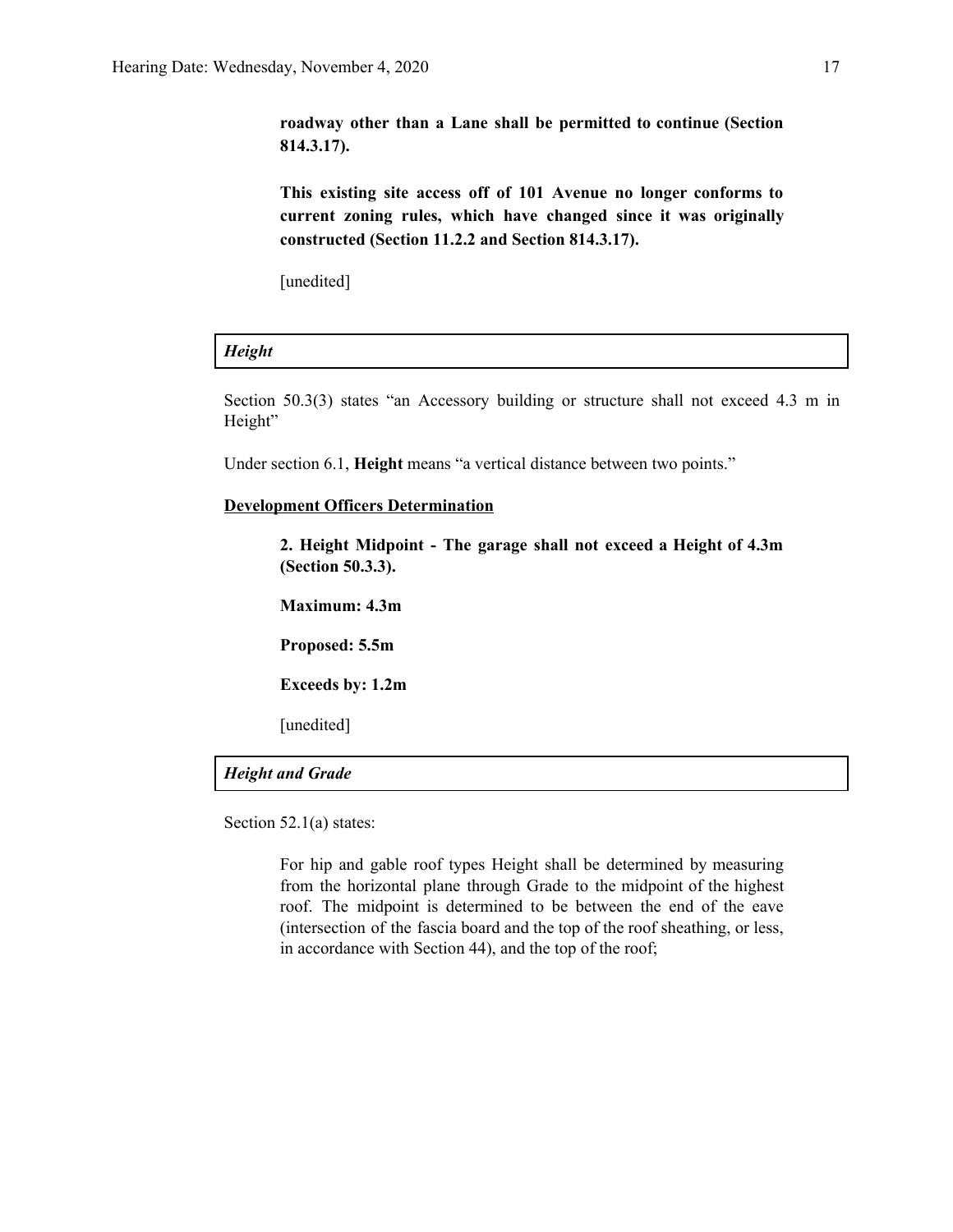

Section  $52(2)(c)$  states "Where the maximum Height as determined by Section 52.1 is measured to the midpoint, the ridge line of the roof shall not extend more than 1.5 m above the maximum permitted building Height of the Zone or overlay, or in the case of a Garden Suite the maximum permitted building Height in accordance with Section 87 of this Bylaw."

#### **Development Officers Determination**

**3. Height Peak- The garage roof ridge line shall not extend more than 1.5m above the permitted building Height of 4.3m (Section 52.2.c).**

**Maximum ridge height: 5.8m (4.3m + 1.5m)**

**Proposed ridge height: 6.6m**

**Exceeds by: 0.8m**

[unedited]

#### *Community Consultation*

Section 814.5(1) states the following with respect to Proposed Variances:

When the Development Officer receives a Development Permit Application for a new principal building, or a new Garden Suite that does not comply with any regulation contained within this Overlay, or receives a Development Permit for alterations to an existing structure that require a variance to Section 814.3(1), 814.3(3), 814.3(5) and 814.3(9) of this Overlay:

> a. the Development Officer shall send notice, to the recipient parties specified in Table 814.5(2), to outline any requested variances to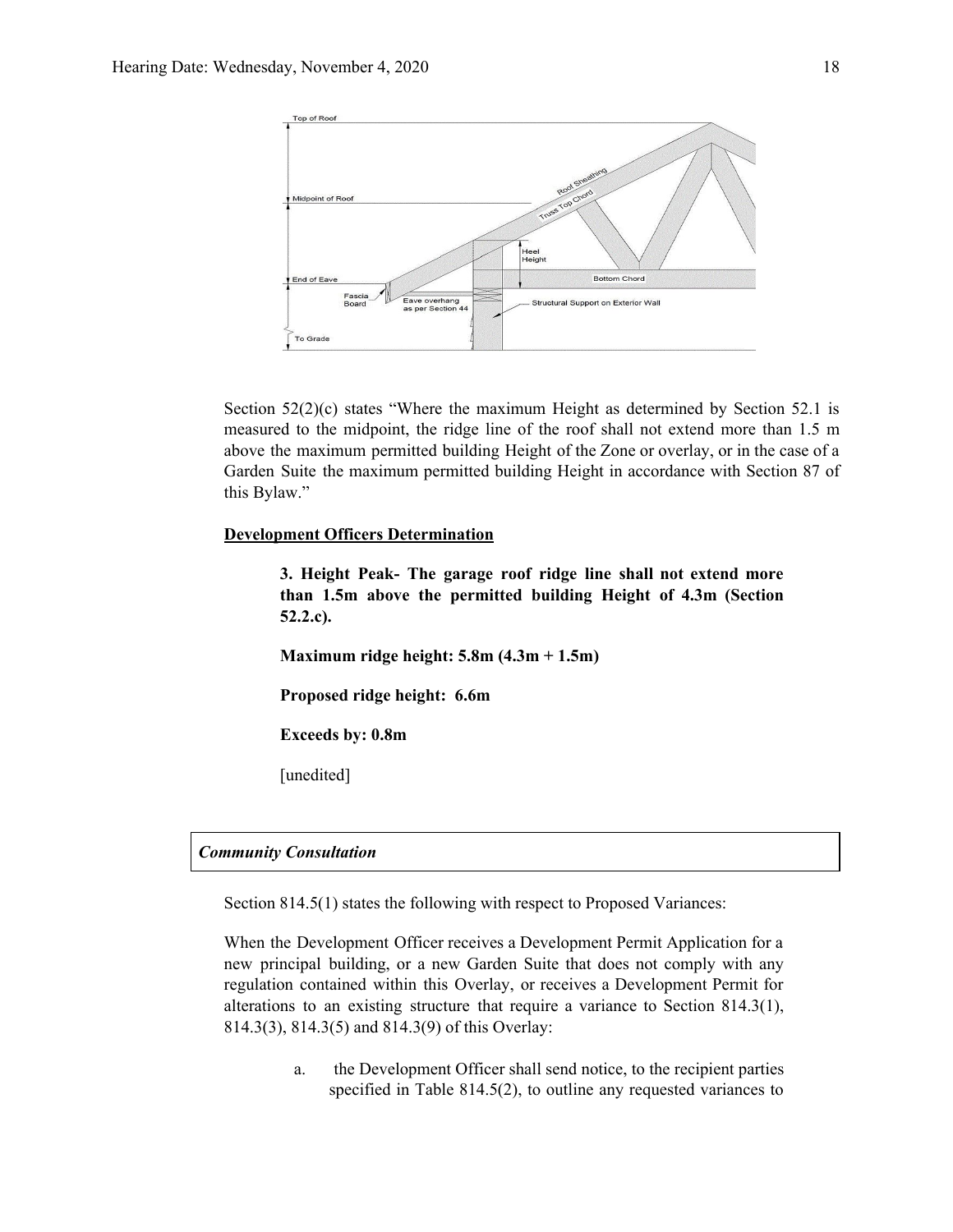the Overlay and solicit comments directly related to the proposed variance;

- b. the Development Officer shall not render a decision on the Development Permit application until 21 days after notice has been sent, unless the Development Officer receives feedback from the specified affected parties in accordance with Table 814.5(2); and
- c.. the Development Officer shall consider any comments directly related to the proposed variance when determining whether to approve the Development Permit Application in accordance with Sections 11.3 and 11.4.

Section 814.5(2) states:

| Tier#  | <b>Recipient Parties</b>                                                                                                                                                                                                                                                                                                              | <b>Affected Parties</b>                                                                                                                               | <b>Regulation of this</b><br><b>Overlay to be Varied</b> |
|--------|---------------------------------------------------------------------------------------------------------------------------------------------------------------------------------------------------------------------------------------------------------------------------------------------------------------------------------------|-------------------------------------------------------------------------------------------------------------------------------------------------------|----------------------------------------------------------|
| Tier 1 | The municipal address and $\vert$ The assessed owners of $\vert$ 814.3(17) - Driveway<br>assessed owners of the land<br>wholly or partially located<br>within a distance of $60.0 \text{ m}$ distance of $60.0 \text{ m}$ of the<br>of the Site of the proposed<br>development and<br>the<br>President of<br>each<br>Community League | the land wholly or<br>partially located within a<br>Site of the proposed<br>development and<br>the<br>President of<br>each<br><b>Community League</b> | Access                                                   |

#### Notice to Applicant/Appellant

Provincial legislation requires that the Subdivision and Development Appeal Board issue its official decision in writing within fifteen days of the conclusion of the hearing.

 $\mathcal{L}_\mathcal{L} = \{ \mathcal{L}_\mathcal{L} = \{ \mathcal{L}_\mathcal{L} = \{ \mathcal{L}_\mathcal{L} = \{ \mathcal{L}_\mathcal{L} = \{ \mathcal{L}_\mathcal{L} = \{ \mathcal{L}_\mathcal{L} = \{ \mathcal{L}_\mathcal{L} = \{ \mathcal{L}_\mathcal{L} = \{ \mathcal{L}_\mathcal{L} = \{ \mathcal{L}_\mathcal{L} = \{ \mathcal{L}_\mathcal{L} = \{ \mathcal{L}_\mathcal{L} = \{ \mathcal{L}_\mathcal{L} = \{ \mathcal{L}_\mathcal{$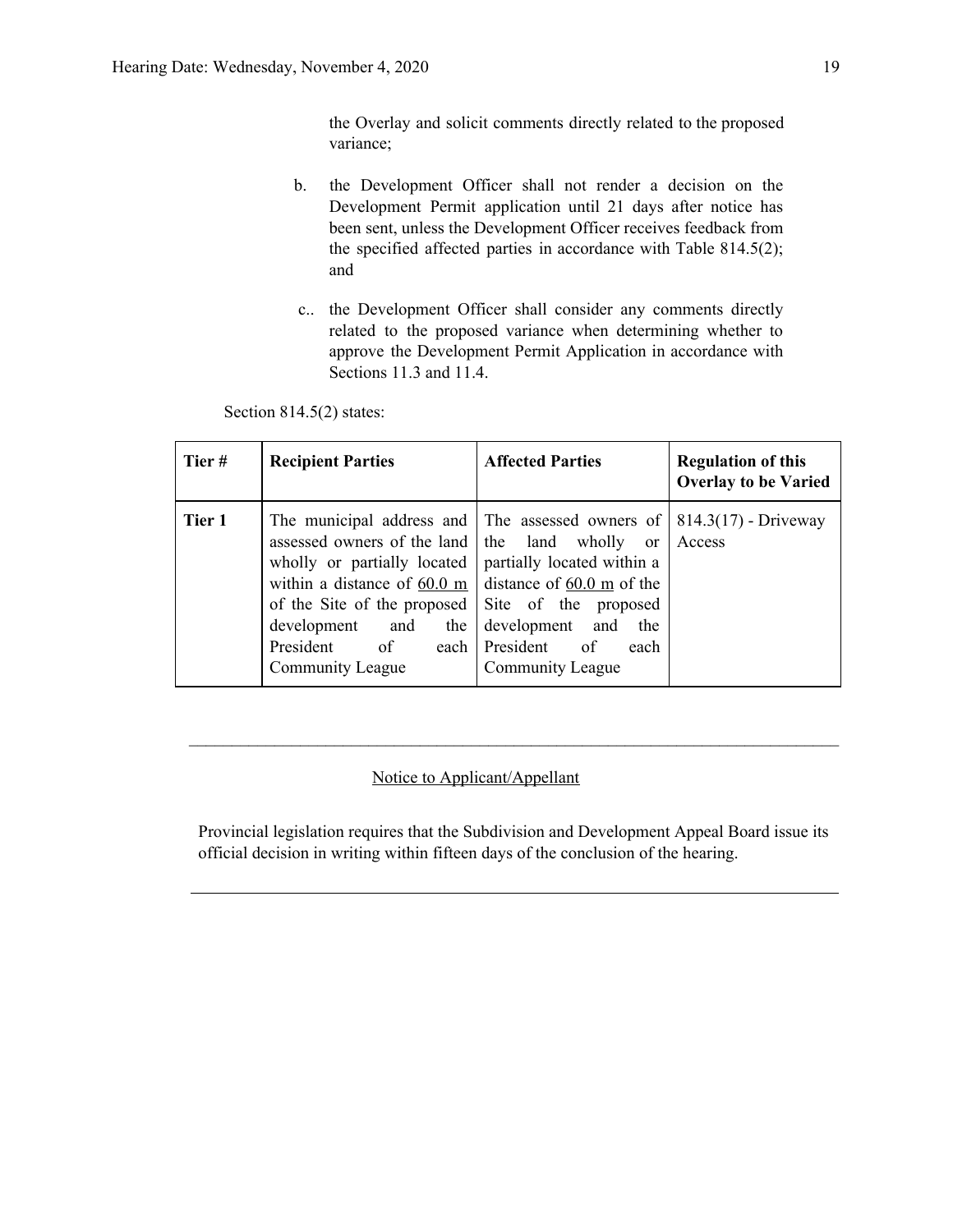| <b>Edmonton</b><br><b>Application for</b>                                                                                                                                                                                                                                                                                                                                                                                                                                                                      | Project Number: 369741605-002<br>Application Date:<br>AUG 07, 2020<br>Printed:<br>September 23, 2020 at 3:45 PM<br>Page:<br>1 of 2                                                                                                                                                                                                                                                                          |
|----------------------------------------------------------------------------------------------------------------------------------------------------------------------------------------------------------------------------------------------------------------------------------------------------------------------------------------------------------------------------------------------------------------------------------------------------------------------------------------------------------------|-------------------------------------------------------------------------------------------------------------------------------------------------------------------------------------------------------------------------------------------------------------------------------------------------------------------------------------------------------------------------------------------------------------|
|                                                                                                                                                                                                                                                                                                                                                                                                                                                                                                                | <b>Home Improvement Permit</b>                                                                                                                                                                                                                                                                                                                                                                              |
| This document is a Development Permit Decision for the development application described below.                                                                                                                                                                                                                                                                                                                                                                                                                |                                                                                                                                                                                                                                                                                                                                                                                                             |
| Applicant                                                                                                                                                                                                                                                                                                                                                                                                                                                                                                      | <b>Property Address(es) and Legal Description(s)</b>                                                                                                                                                                                                                                                                                                                                                        |
|                                                                                                                                                                                                                                                                                                                                                                                                                                                                                                                | 13804 - 101 AVENUE NW<br>Plan 2602HW Blk 129 Lot 13                                                                                                                                                                                                                                                                                                                                                         |
|                                                                                                                                                                                                                                                                                                                                                                                                                                                                                                                | <b>Location(s)</b> of Work                                                                                                                                                                                                                                                                                                                                                                                  |
|                                                                                                                                                                                                                                                                                                                                                                                                                                                                                                                | Suite:<br>13804 - 101 AVENUE NW                                                                                                                                                                                                                                                                                                                                                                             |
|                                                                                                                                                                                                                                                                                                                                                                                                                                                                                                                | Entryway: 13804 - 101 AVENUE NW                                                                                                                                                                                                                                                                                                                                                                             |
|                                                                                                                                                                                                                                                                                                                                                                                                                                                                                                                | Building: 13804 - 101 AVENUE NW                                                                                                                                                                                                                                                                                                                                                                             |
| <b>Scope of Application</b>                                                                                                                                                                                                                                                                                                                                                                                                                                                                                    |                                                                                                                                                                                                                                                                                                                                                                                                             |
| To construct an Accessory building (detached Garage, 9.15m x 7.31m) and to demolish an Accessory building (detached Garage).                                                                                                                                                                                                                                                                                                                                                                                   |                                                                                                                                                                                                                                                                                                                                                                                                             |
| <b>Permit Details</b>                                                                                                                                                                                                                                                                                                                                                                                                                                                                                          |                                                                                                                                                                                                                                                                                                                                                                                                             |
| Class Of Permit: Class B                                                                                                                                                                                                                                                                                                                                                                                                                                                                                       | Site Area (sq. m.): 910.9                                                                                                                                                                                                                                                                                                                                                                                   |
| Stat. Plan Overlay/Annex Area: Mature Neighbourhood                                                                                                                                                                                                                                                                                                                                                                                                                                                            |                                                                                                                                                                                                                                                                                                                                                                                                             |
| Overlay<br><b>Development Application Decision</b>                                                                                                                                                                                                                                                                                                                                                                                                                                                             |                                                                                                                                                                                                                                                                                                                                                                                                             |
| Refused<br>Issue Date: Sep 23, 2020 Development Authority: ZHOU, ROWLEY<br><b>Reason for Refusal</b><br>public roadway other than a Lane shall be permitted to continue (Section 814.3.17).<br>constructed (Section 11.2.2 and Section 814.3.17).<br>2. Height Midpoint - The garage shall not exceed a Height of 4.3m (Section 50.3.3).<br>Maximum: 4.3m<br>Proposed: 5.5m<br>Exceeds by: 1.2m<br>$52.2.c$ ).<br>Maximum ridge height: $5.8m(4.3m + 1.5m)$<br>Proposed ridge height: 6.6m<br>Exceeds by: 0.8m | 1. Vehicular Access - Where the Site Abuts a Lane, vehicular access shall be from the Lane and no existing vehicular access from a<br>This existing site access off of 101 Avenue no longer conforms to current zoning rules, which have changed since it was originally<br>3. Height Peak- The garage roof ridge line shall not extend more than 1.5m above the permitted building Height of 4.3m (Section |
| <b>Rights of Appeal</b><br>through 689 of the Municipal Government Act.<br><b>Building Permit Decision</b><br>Refused                                                                                                                                                                                                                                                                                                                                                                                          | The Applicant has the right of appeal within 21 days after the date on which the decision is made, as outlined in Section 683                                                                                                                                                                                                                                                                               |
| Fees                                                                                                                                                                                                                                                                                                                                                                                                                                                                                                           |                                                                                                                                                                                                                                                                                                                                                                                                             |
| <b>Fee Amount</b><br><b>Amount Paid</b>                                                                                                                                                                                                                                                                                                                                                                                                                                                                        | <b>Date Paid</b><br>Receipt#                                                                                                                                                                                                                                                                                                                                                                                |
| Safety Codes Fee<br>\$8.96<br>\$8.96                                                                                                                                                                                                                                                                                                                                                                                                                                                                           | 98662401715/0010<br>Aug 07, 2020                                                                                                                                                                                                                                                                                                                                                                            |
| <b>THIS IS NOT A PERMIT</b>                                                                                                                                                                                                                                                                                                                                                                                                                                                                                    |                                                                                                                                                                                                                                                                                                                                                                                                             |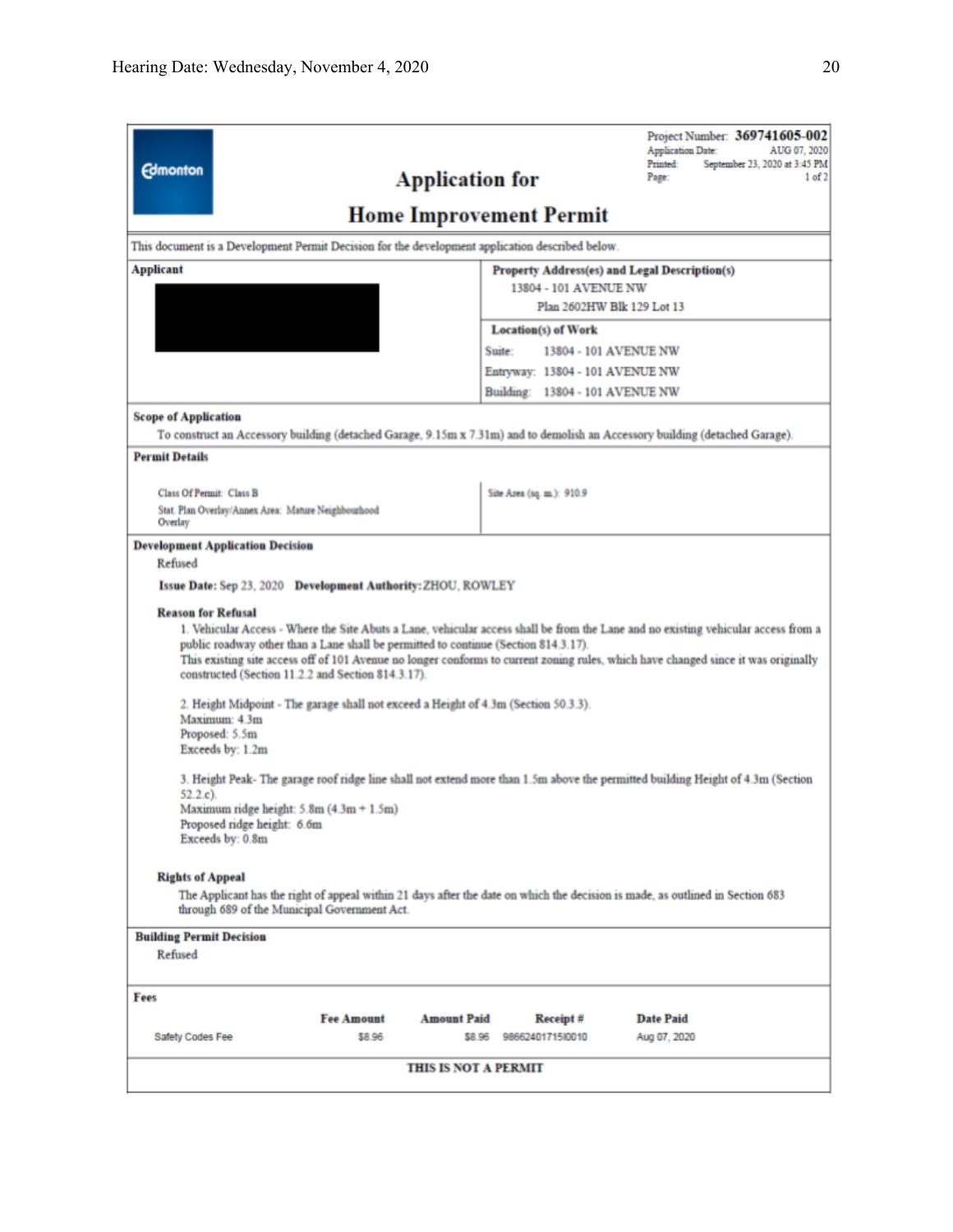| <b>Edmonton</b>                                                                   |                      | <b>Application for</b> |                                      | <b>Application Date:</b><br>Printed:<br>Page: | Project Number: 369741605-002<br>AUG 07, 2020<br>September 23, 2020 at 3:45 PM<br>$2$ of $2$ |
|-----------------------------------------------------------------------------------|----------------------|------------------------|--------------------------------------|-----------------------------------------------|----------------------------------------------------------------------------------------------|
|                                                                                   |                      |                        | <b>Home Improvement Permit</b>       |                                               |                                                                                              |
| Fees                                                                              |                      |                        |                                      |                                               |                                                                                              |
|                                                                                   | <b>Fee Amount</b>    | <b>Amount Paid</b>     | Receipt#                             | <b>Date Paid</b>                              |                                                                                              |
| Development Application Fee<br><b>Building Permit Fee (Accessory</b><br>Building) | \$120.00<br>\$112.00 | \$120.00<br>\$112.00   | 98662401715l0010<br>9866240171510010 | Aug 07, 2020<br>Aug 07, 2020                  |                                                                                              |
| Building Permit Fee (Demolition)<br>Total GST Amount:                             | \$112.00<br>\$0.00   | \$112.00               | 9866240171510010                     | Aug 07, 2020                                  |                                                                                              |
| <b>Totals for Permit:</b>                                                         | \$352.96             | \$352.96               |                                      |                                               |                                                                                              |
|                                                                                   |                      | THIS IS NOT A PERMIT   |                                      |                                               |                                                                                              |
|                                                                                   |                      |                        |                                      |                                               |                                                                                              |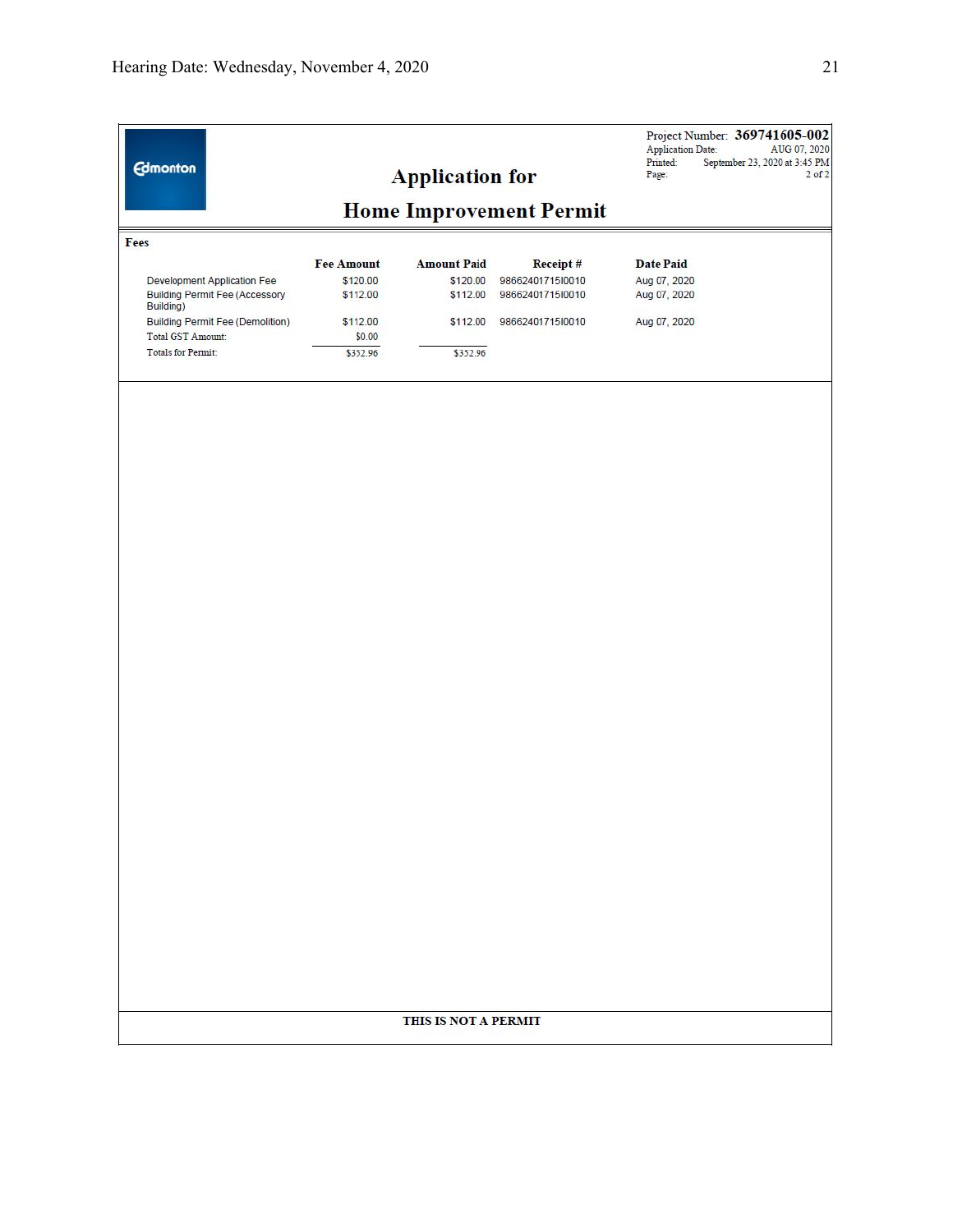



File: SDAB-D-20-151

N